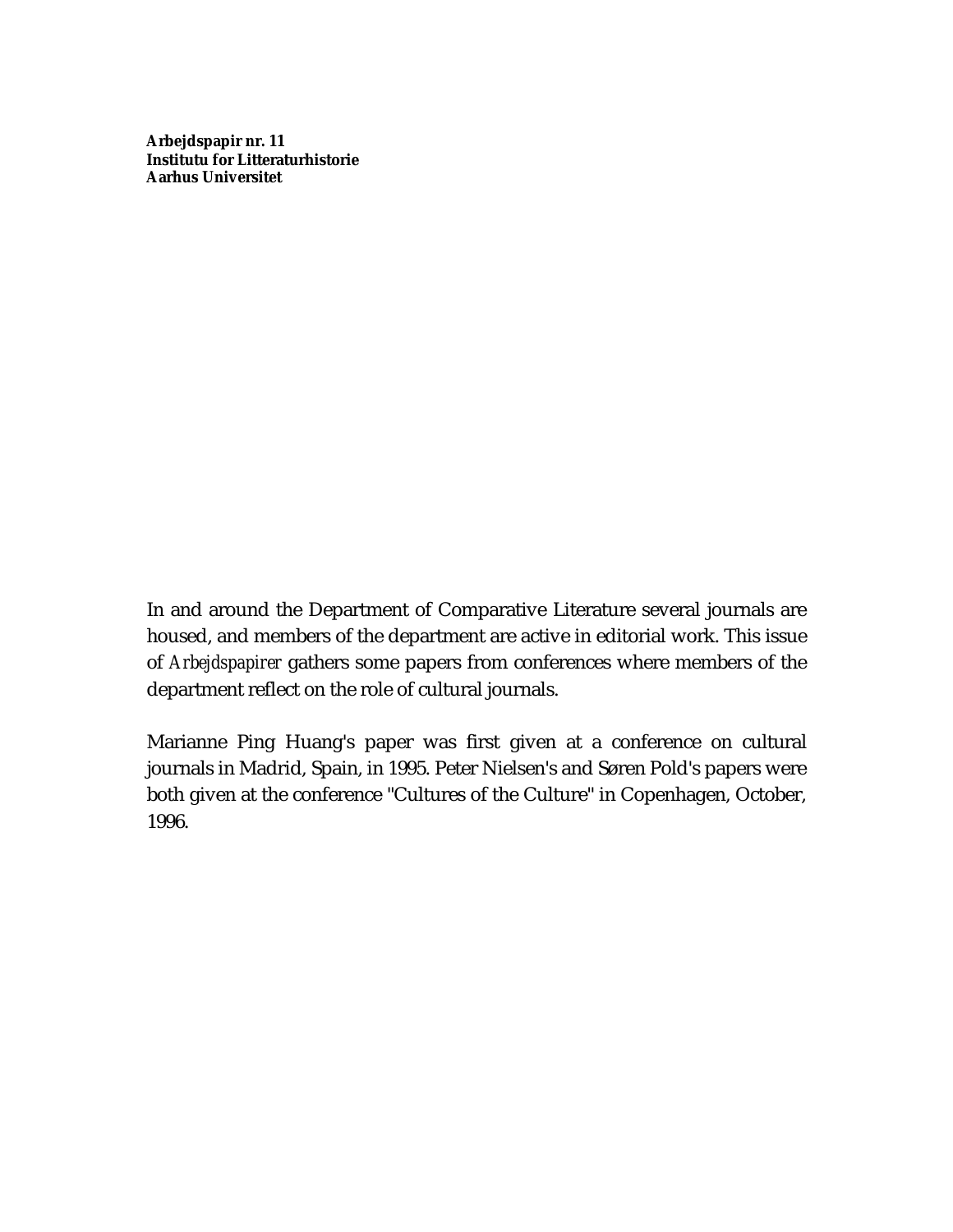# **Cultural Journals and Cultural Debate: Focusing Cultural Diffusion?**

*- a case-study in cultural journals and their impact on cultural debate*

# *Marianne Ping Huang*

What I have to say concerning the impact of today's cultural journals on the cultural debate, might boil down to a question of intellectual climate by the mid-nineties and to an old question of the role and responsibility of the intellectuel.

I shall start, however, by delimiting the subject: I am an editor and co-editor of two literary journals and an occasional writer of essays, reviews and editorials. I might add that the two literary journals are of very different kinds. One, *Passage,* is a scholarly journal, and the other, *Standart,* is a literary magazine containing reviews, interviews, short essays etcetera. I shall make a point of the distinction between scholarly journals and broader cultural journals at the end of my paper, so I might as well point to the fact, that I am involved on both sides.

Given the fact that literary journals are more or less a part of my daily work I shall stick to them and make them a case study in cultural journals and their part in cultural debate - knowing very well, that the impact of such a case as to a general outline, which I shall also try to draw at the end of my paper, may prove distorting.

As an editor I have for some time felt an urge to put a number of question concerning the impact of cultural journals and concerning ethics and motivations of publishing.Ten years ago, when I started my work in cultural journals, the very circulation of information on cultural matters seemed reason enough. The reasons why this is not the case today are various. Most important of all I have the notion that being an editor of a cultural journal today you have to reconsider not only what you are doing (the professionalism of it all), but first and foremost why you are doing it. The qualitative impact of cultural journals on cultural debate calls for a general reconsideration of it being a privilege - and a responsibility - to write and to edit, to get on print and to be voiced.

After giving this paper at a conference on cultural journals in Madrid, Spring 1995, I got into conversation over lunch with an elderly, Spanish editor of a renowned art magazine. The *caballero* had lived most of his adult life in Paris, exiled during the era of fascism. Having returned to Spain by the end of the seventies and being all of a sudden confronted with the openness of postfrancism he decided to edit and publish this magazine, a fact that did not only imply freedom, but also sacrifice. In order to uphold his editorial task and his daily life he worked as a hotel porter during nights.

My point is not a banal glorification of hardship and sacrifice as formative for intellectual responsibility, the point is rather my own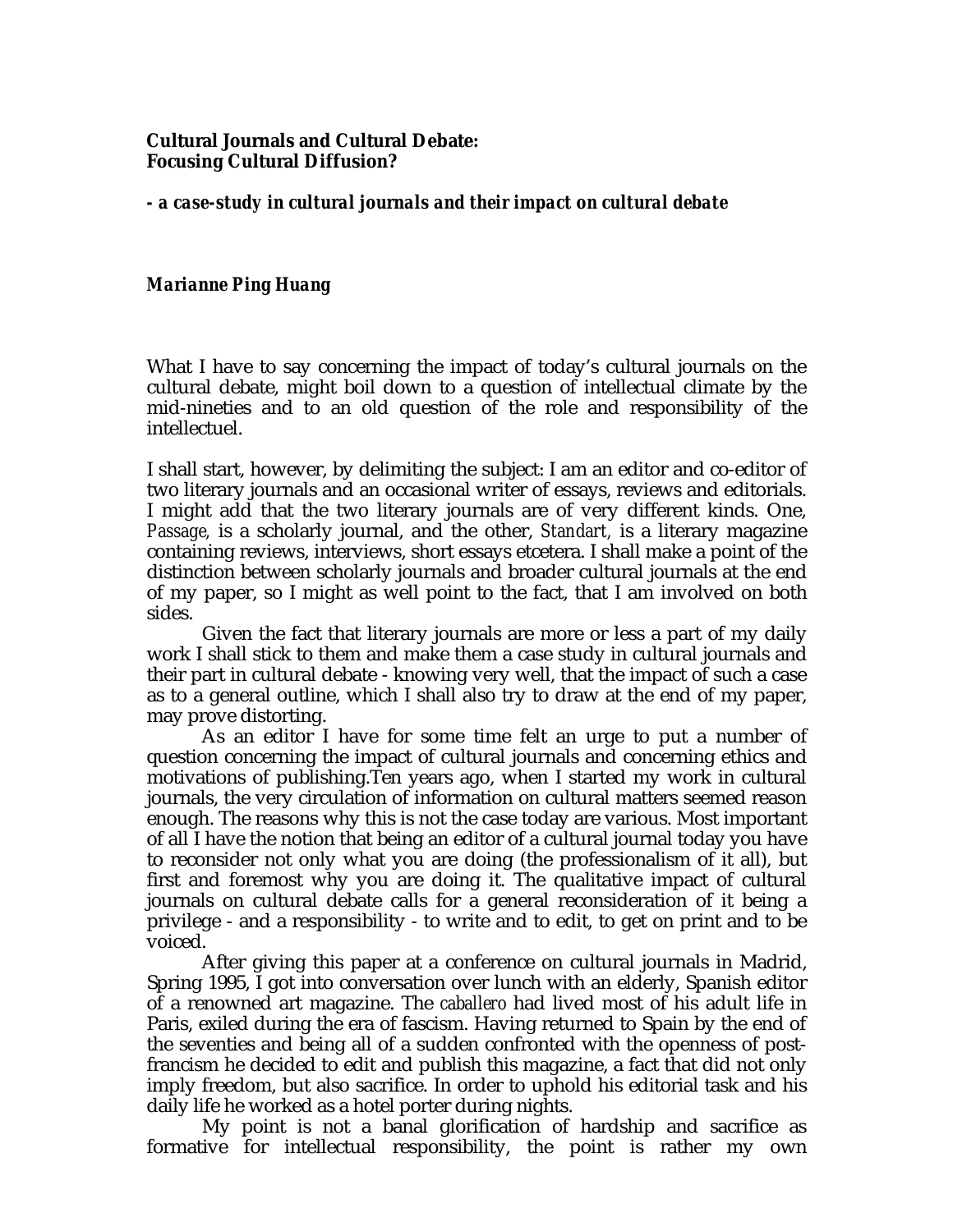astonishment that a debate on the role of the intellectual, in the climate of the Spanish *movida* during the eighties and into the nineties—in some matters very similar to the cultural climate in Denmark during the same period—seemed to be of substance and importance, of consequence.

What we have to consider for the present is the seemingly obvious fact, that no matter how well you may tune your voice you must have something of importance to say—or else the mass of cultural journals will be just another piece of therapy and our prime concerns may be reduced to sheer 'culturnomics', to schemes and plans for expansion and management of 'market', the label 'culturnomics' being recently put on the politics of cultural affairs in Denmark at the beginning of the nineties by Peter Duelund in his evaluation for the Ministry of Cultural Affairs.

**•** The title of my paper, »Cultural Journals and Cultural Debate: Focusing Cultural Diffusion?«, should be read from its closing question mark and with a focus on the concept of diffusion. And I might as well make my point from a start - *diffusion* should be understood as opposed to *diversity,* diffusion not being a multiplicity of voices, but a lack of responsibility when it comes to one's own voicing.

My above mentioned questions are as follows:

- What are the outlines of our cultural debate?

- Do cultural journals take part in the debate?

- Are the journals left any part?

- Have they disowned it?

- Or do they really want it, at all?

- If they have it or want it - is or could their role in cultural debate be a focusing of cultural diffusion?

These questions might seem if not rhetorical then at least polemic— they are, however, of substance, too. To me, they outline a discrepancy between an illusion of an overall culture—be it national or global—and a diffusion of culture into cultures.

• It is a fact that the Danish cultural journals, taken as a whole, represent many cultures, the question is whether they, given this diversity, may partake in one and the same culture. Only a few years ago we used the term 'culture' in its definite, The Culture, implying a recognisable structure into which different levels and concepts of culture would fit. When cultural journals today is met by the challenge of partaking in cultural debate—a challenge often put explicitly by newspaper critics—the debate is assumed, I think, to take place within this illusionary, overall culture.

As opposed to the overall structure of a Culture we must at the present recognise a variety of cultures, without a common and recognisable frame or structure. This particularity is not only to be found in domains of ethnic or regional or national cultures as opposed to overall or 'trans-'structures, but also in the more peaceful domains of genres and rhetorics of debate, as these become obvious in a variety of cultural journals in the years following the mideighties. Concepts of minority- and professional cultures have partly taken over traditional divisions of The Culture into High-, Popular- and Sub-cultures. The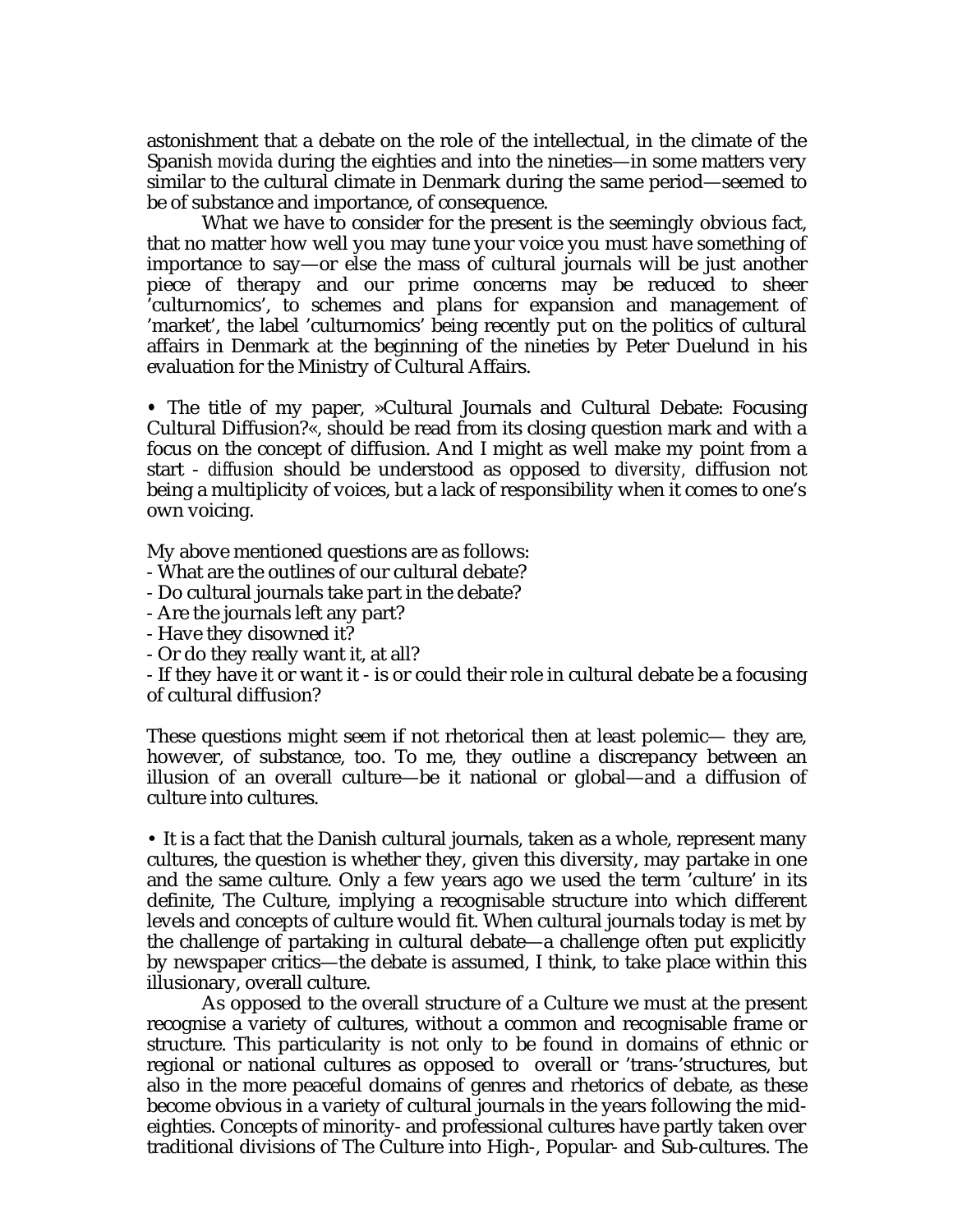individual is no longer representing one culture or a commonly recognisable cultural level, but partake, simultaneously, in several cultures.

I propose that there are two forms of cultural diversity, which in their extremes result in the end of any debate in *muteness* or *mumbling.* The first kind of extreme diversity is defined by non-negotiability in-between cultures—the kind of conflictual diversity we find at the roots of ethnic conflict, but which might be found elsewhere, too, as a matter of rhetorics. The second kind of extreme diversity is diffusion—as could be detected in the climate of cultural debate from the mid-eighties and onwards in Denmark.

In the first case, debate is *muted* due to the—often deliberate— cancelling of any mutual references, you might find argument and as we all know hostility, but no debate. In the second case, on which I am going to concentrate, debate is reduced to a *murmur,* either because discussions take place inside specialised cultures and is left at this, or because—and this is the crux—one does not feel at all committed to debate, one is satisfied *mumbling* to oneself.

**•** To clarify my point I will give a short account of the historical role played by the literary journal in cultural debate in Denmark, followed by a mapping of what you might call the culture-scape of the late eighties and early nineties, when the number of, at least, literary journals boomed and when cultural debate took place elsewhere, in the newspapers.

Literary journals, in a broad sense, have had great impact on cultural debate in Denmark since at least romanticism. In an outlet of German romanticism and Schlegel's *Athenaeum,* we have Christian Molbech's *Athene* (1809-1817). Ten years later we get *Månedskrift for Litteratur* (Literature Monthly, 1829-1838), one of the first literary journals, which was not only reviewing literature but also introduced *scholarly criticism* in a monthly form. At the same time we get Johan Ludvig Heiberg's *Kjøbenhavns Flyvende Post* (The Flying Post of Copenhagen, 1827-28 / 1834-37) which caused a shift in *generations* following Goethe's aesthetics, and displayed this shift in a polemic form. Following Heiberg's aesthetic crusade we find a great number of literary journals, the 1840'es being years of revolution and opposition in Denmark, too— these literary journals combine *defined views* on aesthetics, philosophy and politics in essays as well as in reviews.

The literary journals of this period are interesting, because their part in cultural debate is defined by their very clear cut points of view. The literary journals launch new and critical ideas, they voice the views of generations in cultural combat and debate; they are defined at the same time by friends and enemies.

The tradition of literary journals taking an active part in debates and even constituting debates by introducing international culture in Denmark continues during most of the 20th century—related to various movements and phases of the avant-garde and modernist literature. Cultural debate is, no doubt, part of educated culture, but still plays an important part in public debate. This characterisation goes for journals like *Heretica* (1948-53) and *Dialog* (1950-61) in the post-war period and in the sixties and seventies for *Politisk Revy* (1963-87) and *Fælleden* (1975-78). Still existing and going strong from the latter period is *Kritik* (1967-)—perhaps the widest known of current literary journals in Denmark. *Kritik* is interesting, because the journal has managed to change its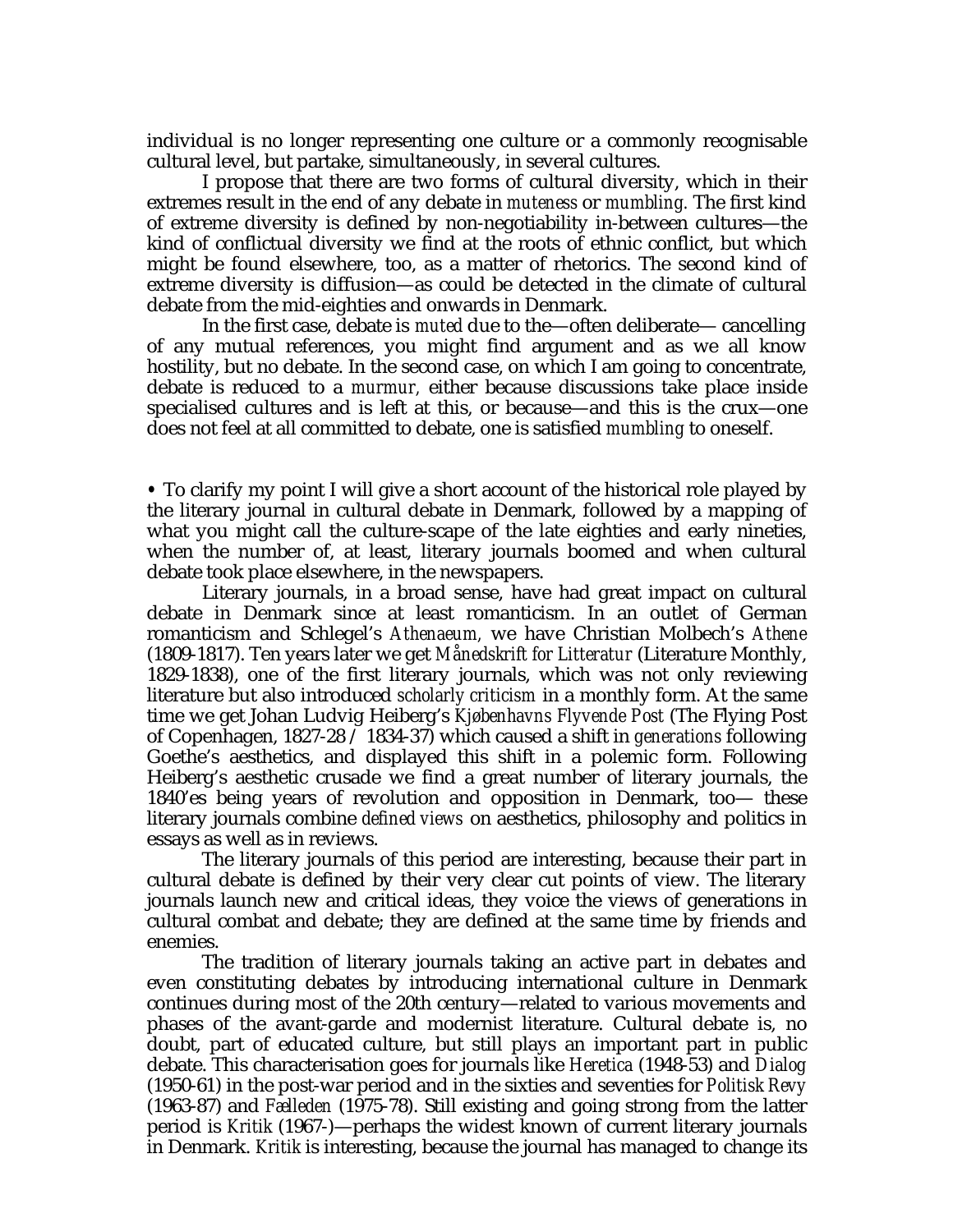editorial perspective for a number of times, always causing a debate and managing to uphold a position as a publication of substance and opinion.

The journals mentioned gained access to a relatively public and broad debate, not because they were marketing themselves as journals of broad interest, but because they raised well defined debates from within a relatively defined culture. Until the mid-eighties the definition of culture and the outlines of cultural debate were set in terms of the above mentioned levelling of cultural circulation: High-culture—Popular-culture—Sub-culture. These boundaries were very much discussed, of course, but the various circulations of cultural phenomenons and the debates concerning them could still be seen as forces within one culture.

One last literary journal of this kind may be mentioned, because for a long time it has been the last at all: *Sidegaden* (The Side Street) from the early eighties. *Sidegaden* launched punk-culture and punk-poetry, generally labelled as 'poetry of the eighties'— another literary journal, another shift in generations. But from *Sidegaden,* the mid-eighties and onwards the outline set by literary generations and movements dissolves. The Danish critic and writer, Lars Bukdahl, describes the situation in an essay from 1993, »Hverken venner eller fjender« (Neither Friends nor Enemies):

"Before you can write about the journals of the new generation, you must ask if it is at all meaningful to use the concept of a new generation and if so, whether this new generation is publishing journals.

Generations, who have considered and launched themselves as generations, are manifold in the history of literature - and for each of these there was a journal to keep the banner flying. [...]

In order to constitute a generation and voice this in a journal, you have to be young and you have to be a modernist. Today we have lots of young modernists, as many as in former generations, if not more, but we don't have a generation and not one journal to voice it; we have a lot of different journals edited by a lot of different young modernists, who have nothing in common besides being young, being modernists and wanting to edit a literary journal, because that is what you do when you are a young modernist.

[...]

The literary journals no longer represent differentiated literary positions and groups. [...] What is common to the journals is their openness: criterias of quality may vary, but it is unusual that an essay in one journal could not as well have been published in another journal, the number of writers writing everywhere is increasing, you do not have to declare your loyalty."

Bukdahl's characterisation of the climate for literary journals by the early nineties is in fact ambivalent. You might consider it either fruitful or disintegrating. If we interpret Bukdahl's characterisation as fruitful we get the picture of peaceful co-existence, of a multi-voiced culture, where debate is not at all muted, but consists in very separate and often very specified discussions. From the distance, however, you only hear the slight murmurs.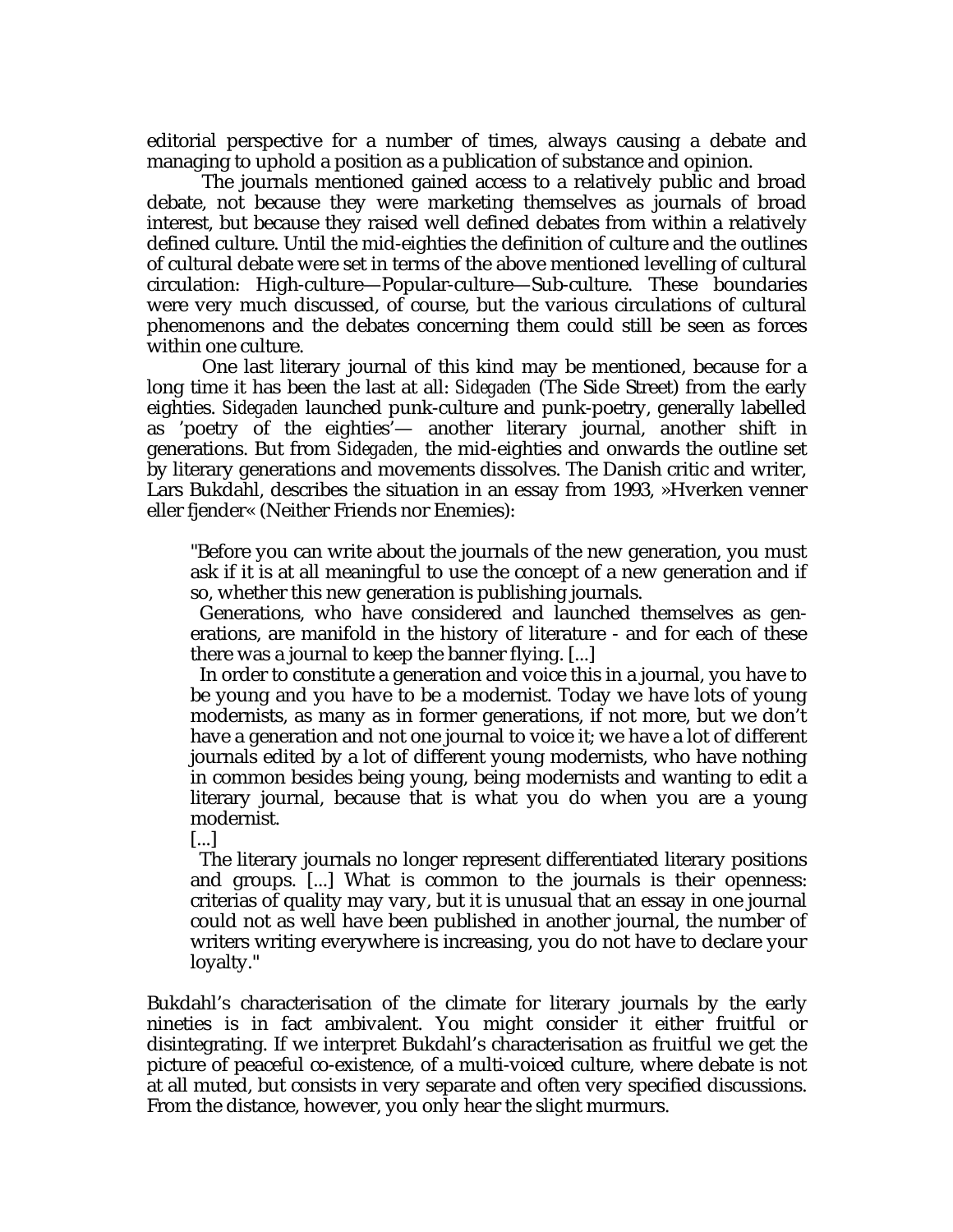**•** As a correction to what I have proposed about the diffused multiplicity of cultures replacing The Culture, one do actually detect the outlines of another overall structure during the eighties: Culture as life-style, defined by marketing and circulation of information, by a certain kind of professional levelling of cultural phenomenons in the mall of appetising *events.* Simultaneously we get the concept of The Cultural Cambium [Det Kulturelle Vækstlag], covering e.g. the booming literary journals in this period.

The relation between Life-Style Culture and The Cultural Cambium has, paradoxically, turned out to be an endangering force to the growth of culture. The boom of culture as mere growth and as professionalised event-products has disrupted a growth in quality—partly due to the increased and intoxicating speediness of culture. Whatever vague outlines of cultural debate, we might detect, are reset as events, cultural fast-food and the newest of news; debatable today, forgotten tomorrow, but made fetish in the sphere of culturnomics.

The notion of The Cultural Cambium is defined by cultures upheld *con amore:* out of love, lovingly—amateuristically. It has been said of the booming of journals during the eighties, that during this period no one ever read a literary journal because everyone were busy making their own journal. Today you might ask—as does in fact Lars Bukdahl in his essay—why did all these journals flourish? What was the urges, the motivations, the commitments?

Seen from the outside, from e.g. newspaper criticism, the various *con amore* cultures were news, they produced events for the mall of Cultural Life Style. Seen from the Ministry of Cultural Affairs they proved to be useful cosmetics to the increasing unemployment rate, among the youth: Cambium, Culture Management and Culturnomics. Seen from the inside we were and might still be partly blinded by our speed, what we did not consider was the fact that growth and debate requires time to ripen and qualify itself.

I do not at all propose to cut into the cambium and reduce growth, but I think it is a fact that the booming numbers of literary journals during the eighties and early nineties partly caused the very vague part, these journals had and has in cultural debate.

• Another cause for lack of cultural debate in and in-between cultural journals is found in the general acceleration of media. This acceleration actually made it possible to publish journals, in a seemingly professional manner. The speediness of the business, however, had a timing out of pace with the timing of intellectual focusing and with the timing of the cultural journal—this is what we have to consider, too, as the question of critique. We are not, I claim, confronted by an absolute disintegration of critique. For a time it seemed as if critique dissolved into speedy genres of commentary—what I propose is, however, that critique may reappear, exactly as diversity and critiques, the reappearance being conditioned by a reconsideration of intellectualism and of the timing of reflection.

Caught in a fireline between electronic and printed news, the cultural journals might for a period have chosen the wrong turn, from qualified debate, towards featuring of culture. This turn is partly caused by mimicry. When asked once, why Danish cultural journals are printed in relatively small numbers, the Danish critic Poul Borum replied: »Due to the daily edition of the largest cultural journal in Denmark, the newspaper Information«.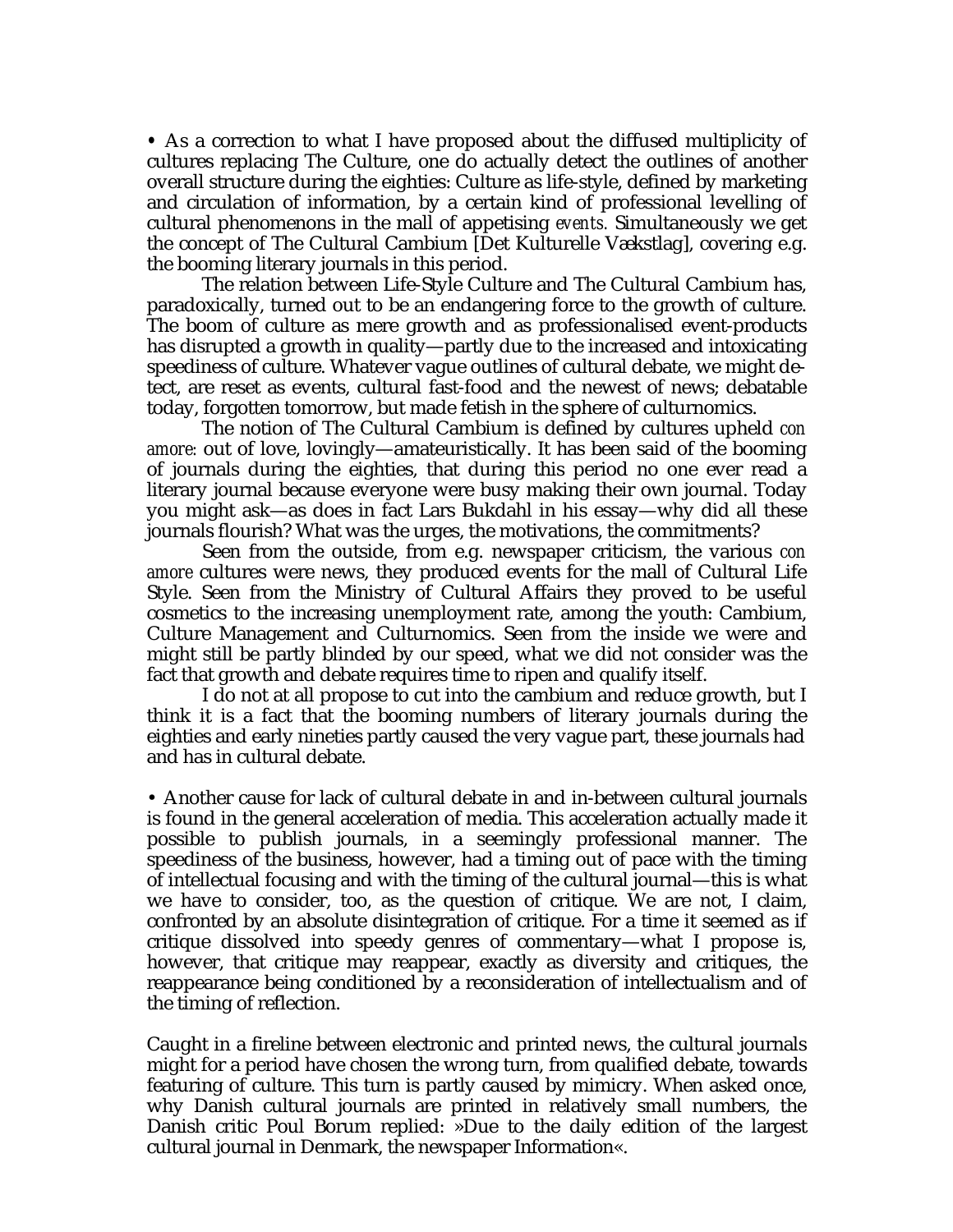As a result of life-style culture in the eighties and early nineties and as a result of the increased amount of news in the electronic medias, most of the Danish newspapers developed what is called sectioning [sektionering], resulting in large culture sections, containing features (interviews, forecasts of coming events etcetera) and reviews. It has been said lately by the critic John Chr. Jørgensen that presently the newspaper is edited as a cultural journal and the cultural journal mimics the newspaper, but is still recognisable—by its lack of professionalism and rhetorical standards.

So here one detects the murmuring diffusion of culture—in the genres and rhetorics of writing and editing. There has by tradition been a close relation between Danish newspapers and cultural journals, some newspapers has actually developed from journals as in the case of *Berlingske Tidende.* The relation is however only fruitful when differences are upheld, newspapers are into news (that goes for cultural journalism, too), and journals are into reflection and analysis (that goes for journalistic genres in journals, too).

**•** Concluding these maybe dysphoric reflections on the part played by cultural journals in cultural debate, I would like to propose the following: That in order to focus the cultural diffusion, in order to turn from murmuring to voicing and actually displaying the diversity of cultures, that the journals may represent and might represent in very qualified ways—be it as in my case-study literary journals or the broader amount of cultural journals—one has to reflect the media and timing of the journal.

Cultural journals are either scholarly, i.e. highly specialised, and these are the journals that from time to time strike a string of substance in a broader public debate—as by a sudden magic of timing. The murmur heard from a distance seems, in these cases, appetising enough to attract listeners. As to the broader cultural journal one has to consider the advantage of slowing down, of being late or delayed—measured by the standards of the newspaper. Most of the broader journals are actually edited and written in delay, what lacks in order to stop murmuring and mumbling to oneself is not mainly professionalisation as to the craft of writing and editing, but more as to a will to be late, to be slow, to take pride and responsibility in being *periodical.*

In Scandinavia a journal or periodical is called 'Tidsskrift', similar to the German 'Zeitschrift': My point is, that in order to regain a focusing part in cultural debate, one must reinterpret the relation between Tid / Time and Skrift / Writing at the root of the name. Focusing the diffused is a matter of timing, not in the sense of speeding, but in the sense of taking one's time in order to write timely.

**•** I shall conclude by quoting the Danish critic, Erik Skyum-Nielsen, who has given the following ironic description of the odd timing of cultural journals:

#### **"Seven arguments against cultural journals**

You cannot count on them. They change editors and names and lay-out, they dissolve and reappear.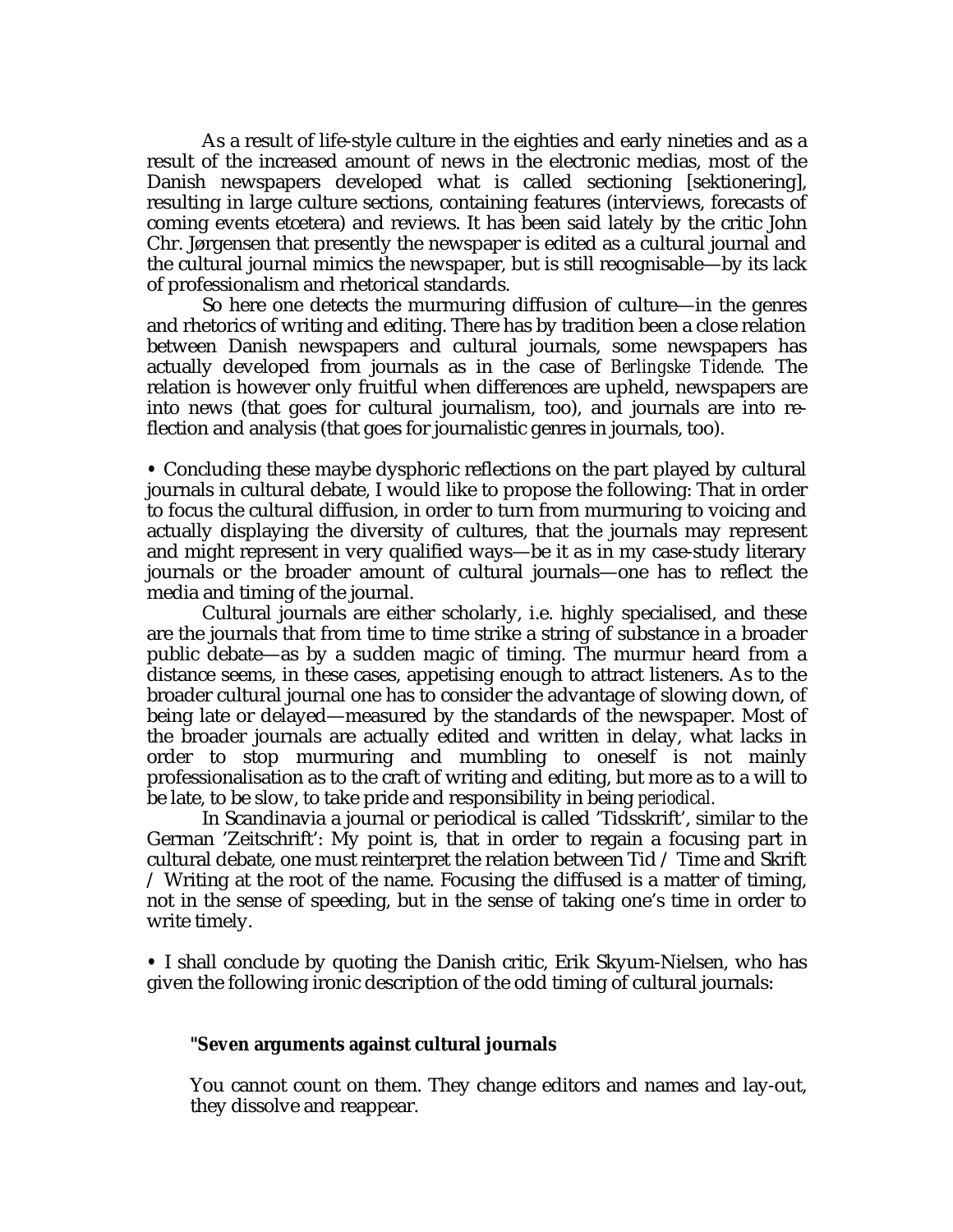They always pop up with the oddest timing. Before you have finished an issue, another has appeared, and you will not have time to read that one, either.

They are utterly undependable. You cannot predict what they will contain; half of it will be rubbish and the other half postponed to the following issue.

They are so strange, you cannot at all feel at home in them. The writers are not really known, and if they are—which happens very rarely—they always write on something else than what they are known for.

They are so different from issue to issue. You may skim your newspaper (without reading it) and you may watch television (without seeing what is going on), but the journals demand concentration. They rob you of your time. And they never give it back.

They seem so particular. Publishing whatever they feel like, instead of giving the readers what they want. They may even look down on people with regular working hours, you get the impression that they do. And on top of it all you have to pay for them.

They are far to difficult to get hold on. The newspaper stands are not allowed to sell them, and you can never find them at your bookseller's. You may end up subscribing.

*The paper has been published in an extended and revised version in the Swedish journal, Ppb! (5, 95). In the Swedish version I focus on the ethics of rhetorics and professionalism in the publishing of cultural journals.*

Peter Duelund og Trine Bille Hansen: *Hvor står vi nu?, Kulturens Politik,* Bd. 1, Århus 1994.

Lars Bukdahl: »Hverken venner eller fjender«, in: *Tecken i tiden,* Uddevalla 1994. (1993, in *Danske Noter)*

Erik Skyum-Nielsen: »Syv argumenter imod kulturtidsskrifter«, in: *HS Dansk* 45/46, 1991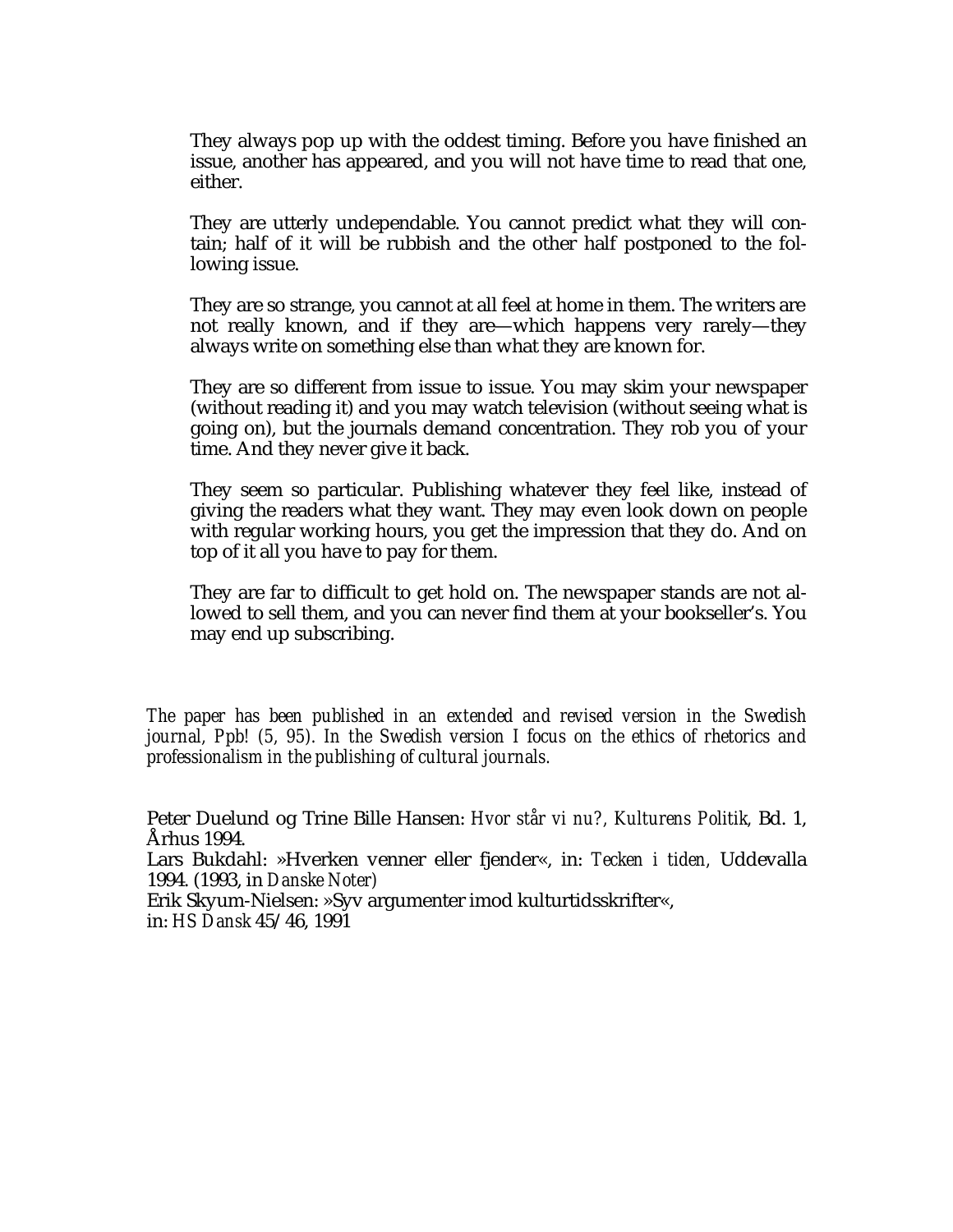# **Halluci***nation*

*The Phantoms of Identity and the Role of Cultural Journals*

## *Peter Nielsen*

First I will present some reflections on the notion of the nation in the context of cultural identity and in respect to an essay by Robert Musil. After that there will follow a small portrait of a cultural magazine, "Lettre International", which in its subtitle calls itself "The cultural magazine of Europe".

### **I**

The people, for whom the nation do not exist, are making it too easy for themselves. These people, who declare themselves to be exterritorial and overnational spirits, are only turning their backs on the reality of the world, denying to confront themselves with the unpleasant. But also the people, for whom the idea of the over-national or the global do not exist, are making it too easy and too comfortable for themselves. Do I need to stress that?

Both attitudes, the over-national and the national, are different forms of the same chauvinism, of the same animosity against the world and the refusal to take part in it.

I think that both attitudes originate in the fact that they deal with the national as an *answer*. Either as a passionate affirmation, disregarding the concequences, or as a denial. Perhaps instead of focusing on the national as an answer we should start to deal with it as a *question*, and that is, as a question without any simple answer.

Of course something like a nation exists; only it is hard to define what it is. Something complex, indefinable, a mysterious unity, which because of its vague nature is impossible to catch hold of. Like a hallucination or a ghost.

Even if the nation is a hallucination, it has a meaning. It represents value. The nation integrates a common cultural tradition. The nation is culturally formative and stabilizes identity, as it gives you a feeling of home, of belonging to a certain culture and of feeling at home in that culture. The nation, I think, is to be understood as something that endows you with identity. It gives you a body and perhaps also a soul, a history, and makes it possible for you to meet and exchange with the Other.

The nation is the starting point with no final destination or answer. Never the point of no return, as with all the wars and cruelties, all the outbursts of the irrational, of the non-sense and of the monstrous, which have been commited in the name of nation and in the name of cultural identity throughout the whole of the twentieth century.

In these intoxicating moments of war, where man is part of and dissolved in an over-personal occurance, the nation is felt almost incarnate. It seems as if people is often unconsciously attracted by this hallucinatory 'manifestation' of the nation. At the same time, as the nation is culturally formative, it seems that you may also find a monstrous hysteria in the soul of it: that which prepares people to sacrifice themselves, their existence, their nearest, the whole meaning of their lives to a phantom, as the Austrian writer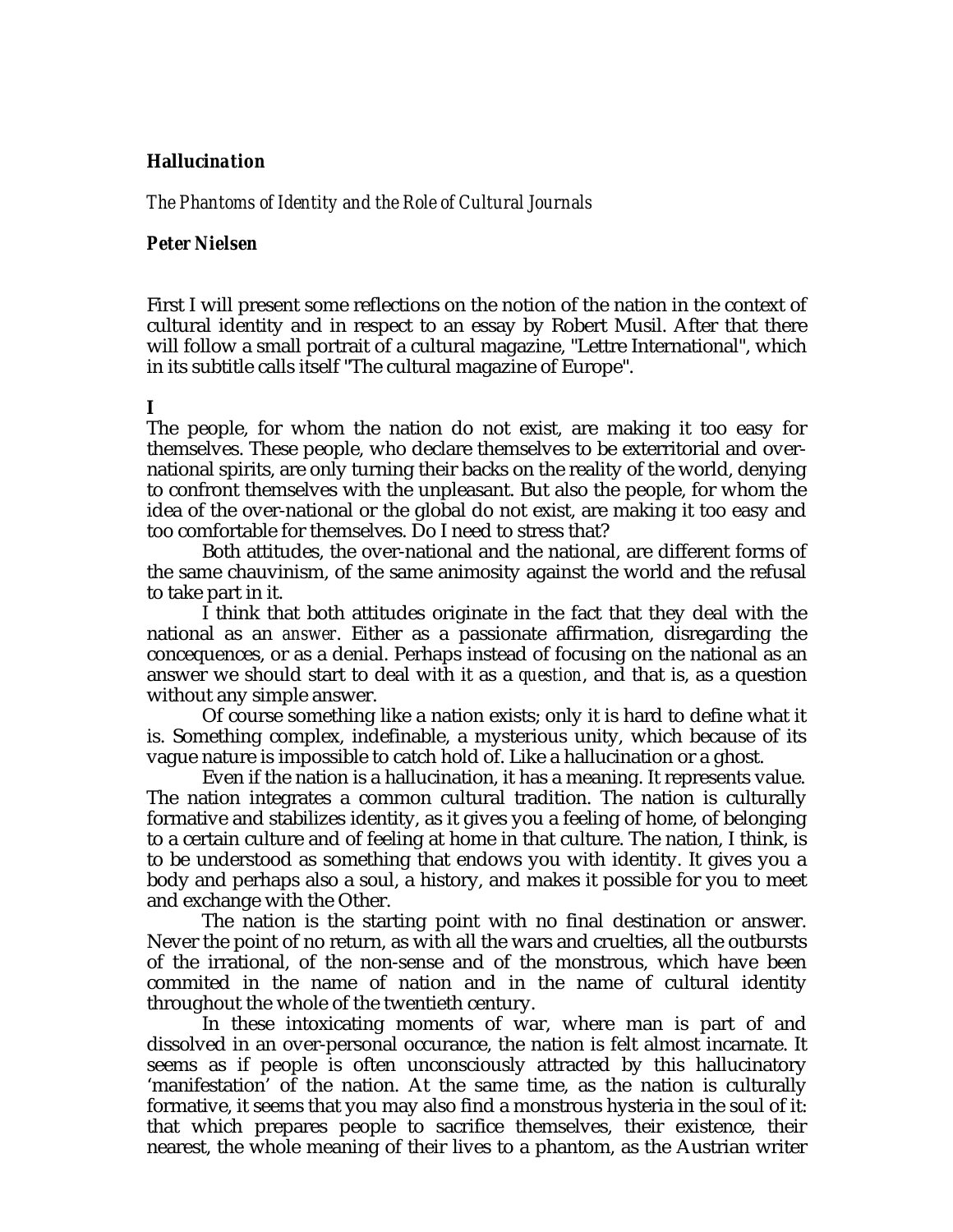and essayist Robert Musil expressed it in his essay "The Nation as Ideal and as Reality" ("Die Nation als Ideal und als Wirklichkeit", 1921). In this essay, after trying to define and describe the nation, Musil came to the conclusion that it was an imagination; a phantom, which does not correspond to something real. (A fact that does not necessarily imply that this phantom has no basis in reality. Of course it has).

Nationalism is still something you have to take into consideration. Something deeply connected with (the search of) identity. It seems again - in Europe after the breakdown of the Soviet Empire and the fall of the Iron Curtain - to be an answer to a feeling of loss or lack of identity, which often causes a panic reaction. Musil expressed this wonderfully in his novel *The Man without Qualities*, when he portrayed the inhabitants and the different nationalities of the Habsburg Monarchy, "die Kakanier" as follows:

"Man stelle sich ein Eichhörnchen vor, das nicht weiß, ob es ein Eichhorn oder eine Eichkatze ist, ein Wesen, das keinen Begriff von sich hat, so wird man verstehn, daß es unter Umständen vor seinem eigenen Schwanz eine heillose Angst bekommen kann; in solchem Verhältnis zu einander befanden sich aber die Kakanier und betrachteten sich mit dem panischen Schreck von Gliedern, die einander mit vereinten Kräften hindern, etwas zu sein." (Robert Musil. *Der Mann ohne Eigenschaften*, Reinbek 1978, p. 451).

This feeling of a lack of unity resulted, according to Musil, in the destruction of the Habsburg Dual Monarchy because of its inexpressability, because it had no notion of itself as a nation. Or in other words: the different powers of the state could no longer be integrated into the same notion of the nation.

In the search of national identity people often look for an origin far back in history. And from this point they create and (to some extent) invent history, although nation as a political and social formation is of recent origin. The invention of traditions makes national symbols and rituals come alive at the same time as they are being endowed with meaning and value.

This process creates a value system, a possibility for a person to find himself within a system, and to distinguish between good and evil. Simultaneously this process paradoxically prepares the same person to take part in the over-personal hysteria of the nation.

In his essay, Musil tells us, that "nation" is an imaginary collective notion. The only thing real are the individuals. The individuals form the nation. Ideology arises from the distortion of this relation, when it says that the nation forms the individual. This fatal distortion is the basis of the evil, the basis of what the Germans call *Schein* instead of *Sein*. The basis of the phantoms of identity. The consequences of this distortion are obvious. If in the matters of good and evil the individual is no longer made responsible, but only the nation (the race, the state...), ethics will degenerate. As we have seen plenty of examples of...

The true national identity, the true "we", is not based upon single principles, upon identity understood as something *identical with itself*. The true identity is a non-identical identity in the same way as the nation (the culture or the individual) is never just identical with itself. To claim their identity is to produce a phantom.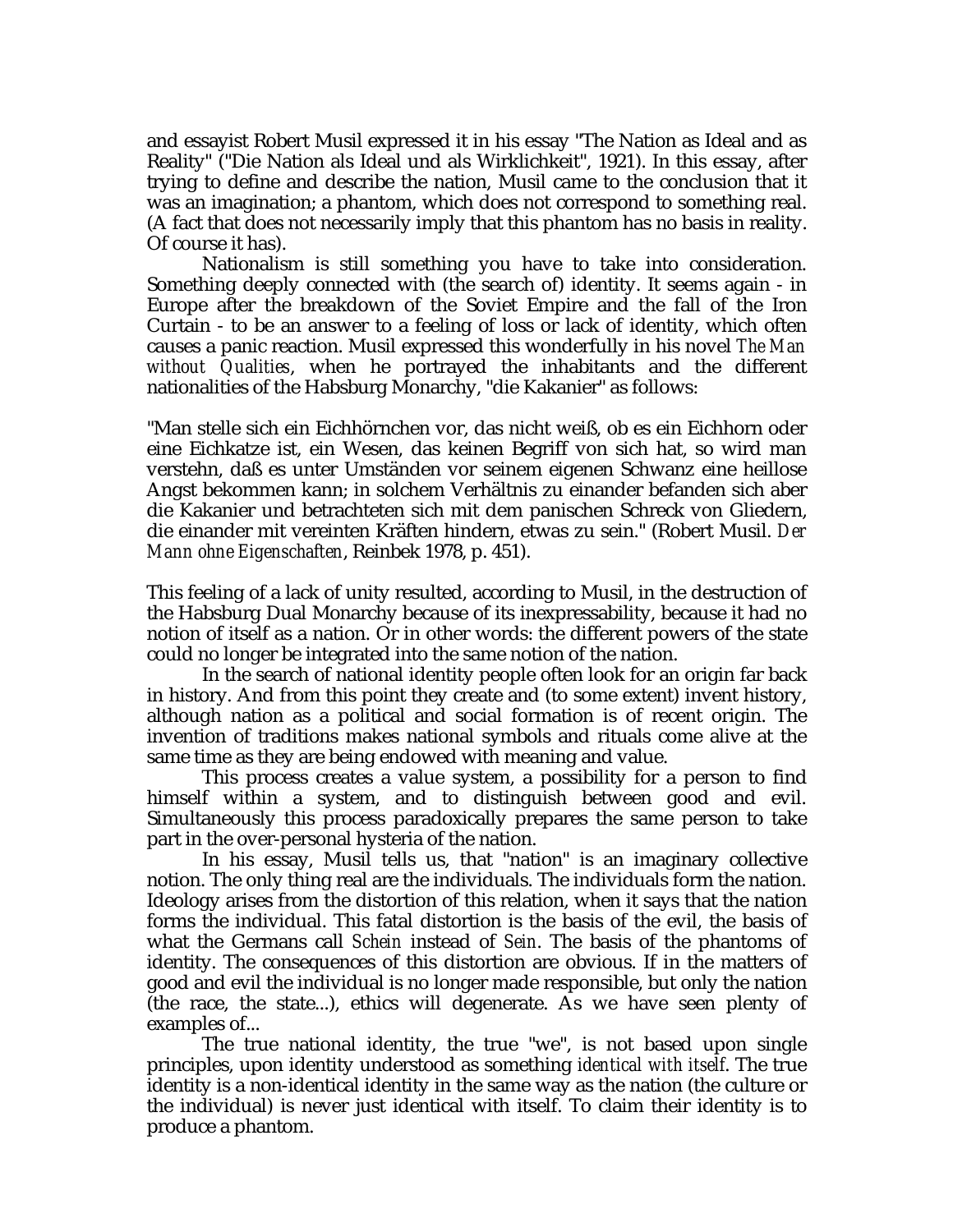I think that this idea of a non-identical identity, or of a movable, flexible identity, is fundamental not only from the point of view of the cultural vitality of a single nation, but also from the point of view of the over-national or the global. It only makes sense to speak of the national and the global as something that depend on each other. The global perspective only makes sense as an exchange, as something that throws a certain light on the national identity, debates it etc. An universal, open exchange with the world in all areas and through all media is a universal ethical claim for cultures in order not to decay. And to participate in this process is, in my oppinion, the most import role to play for cultural journals.

### **II**

In the following I shall leave these abstract considerations and try to be more concrete, in the sense that I will speak of a cultural journal or magazine, which in my opinion has succeeded firstly in combining a national and a global perspective and secondly in insisting on a necessary dialogue between small and big cultures.

The name of the magazine is "Lettre International", founded 1984 by Antonin Liehm in Paris, followed by national editions of Lettre in Madrid, Rom, Berlin, Budapest, Bucharest, Prag, Sofia, Belgrad, Zagreb and St Petersburg. It is not possible for me here to present the whole "Project Lettre". I can only concentrate on a few characteristics of the German edition.

The founding of the German "Lettre International" was caused by the need in Germany of a cultural journal to create a more open cultural and intellectual situation or horizon, which had bad conditions in postwar West Germany, characterized by a spiritual narrow-mindedness and ignorance of different important cultural and philosophical currents. Caused by a need to create a more open flow of thoughts, which could provoke or untie a horizon limited by the limits of convictions. This corresponds to the idea of a movable or flexible identity, of which I spoke before. The opening, or the discussion, of a specific German national cultural identity in the light of international or global aspects.

"Lettre" has become an important forum for the discussion of an European cultural identity. One of the important aims of Lettre is in a way to mediate between the small and big cultures, and to challenge what the main editor of Lettre in Paris, Antonin Liehm, once called the "cultural provincialism of the big cultures". With that he meant the tendency of the big cultures to think that they are independent and indispensable. It leads to provincialism, when the big cultures do not worry about what is going on in the world. It causes too little curiosity towards the Other, towards the Non-Affirmative, towards the things that differ. In a way this confrontation with the small cultures forces the big culture to see itself with the eyes of the small cultures. Adversary the small cultures cannot, if they do not want to decay, allow themselves the same ignorance.They cannot allow themselves to live in the illusion of self-sufficiency, but must be open to the world and adopt all impulses from the outside, since it is this process only that clarifies the particular and authentic identity of a specific culture.

Before the fall of the Soviet Empire and the Berlin-Wall, another important aim of "Lettre" was to promote a political, cultural and intellectual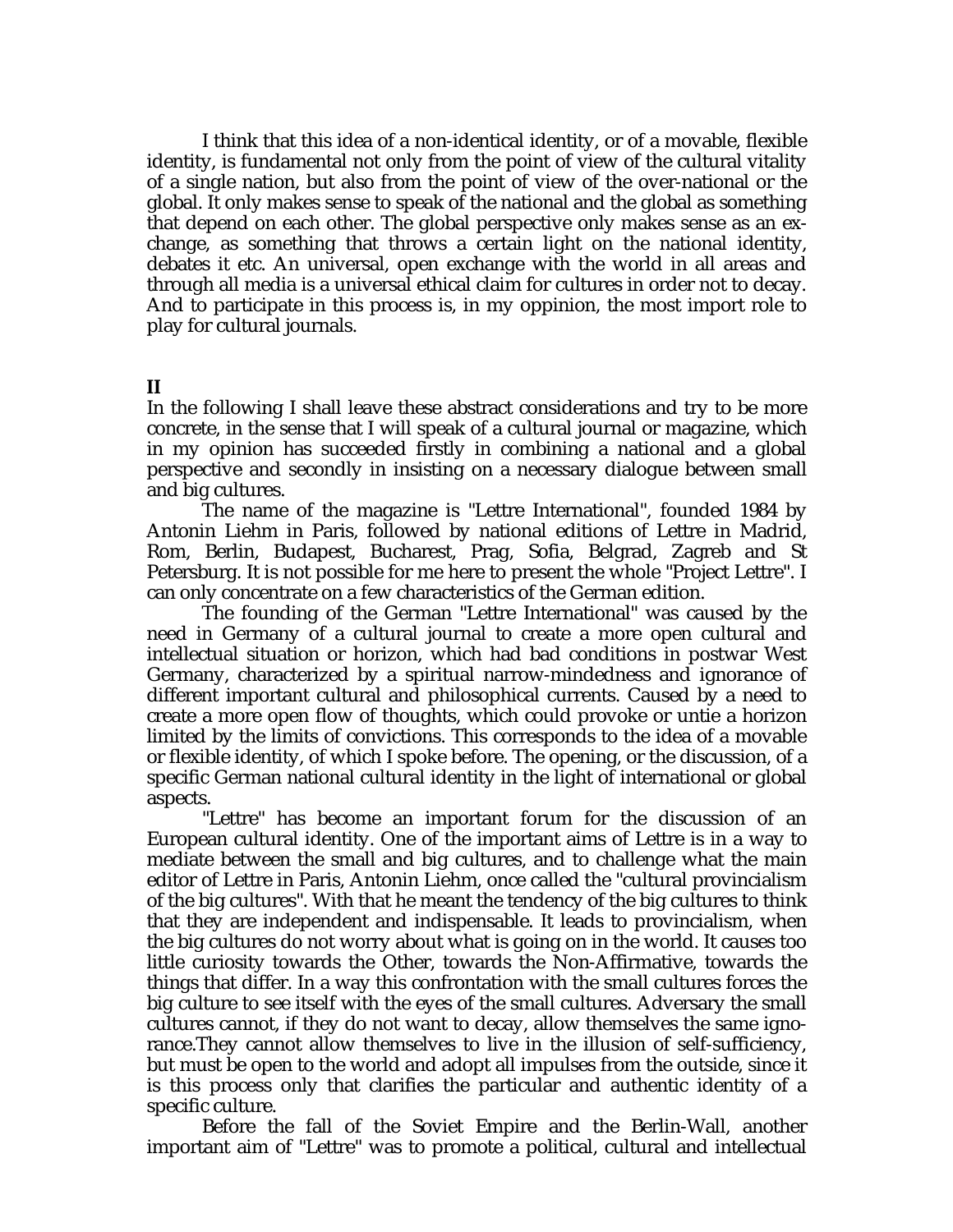discussion across the East/West-partition. This bipolar situation has of course been succeeded by a much more complex situation. Behind the bipolar structure other structures have appeared and left behind a plural situation.

It is the ambition of "Lettre" to reflect this new situation in Europe. One of the consequences of the fall of the former Soviet Union is the repeated mobilization of the national culture, of nationalism. Whereas Western Europe is characterized by a forced process of integration, by a highly developed economical and technical level, by high speed and by the production of services and virtual products, we face in Eastern Europe quite the opposite development. Instead of a movement towards a more universal or transnational society, we witness here a particularisation and a re-nationalization. Instead of the idea of as high a level of mobility and flexibility as possible, we see here the idea of searching and defining an own, closed identity.

This is an important, but also a very dangerous non-simultaneousness of the European culture, which needs to be reflected. It is an important challenge to all cultural journals.

The third important aim of "Lettre" is taking into consideration other, foreign and strange, cultural horizons, letting them interfere with and disturb the European horizon. This is the global perspective or the international intention, which is also implied in the title of the magazine: "Lettre *International*".

This aim of cultural openness and of plurality is first of all realized by virtue of the good essays, which I think is the "trademark" of "Lettre". The essay is the genre of plural purposes, the genre of connecting the heterogeneous and the constant variation of perspective - and variation of identity. In a way the essay represents the genre of the non-identical identity.

The word 'Essay' is a large definition of the plurality of texts in the magazine. In short, the very characteristic about "Lettre" is the three dimensions of texts presented in each issue of the magazine. These three dimensions are: *descriptive* texts, which visualize world and matters without any moral engagement; *analytical* texts, which make structures of thoughts visible in their potentiality, and more philosophical texts, which analyse and describe human existence and culture; and finally the *imaginary* texts, which refer to what we might call the lyrical forms of life, the micro-consciousness or the human projections, in which we all live in opposition to the cold macro-consciousness of daily life. The imaginary is the smallest "motor" of life, but not the least important. It is important, that the boundaries of these three kinds of texts in "Lettre" are fluid, and that a really good essay is able to mix these three dimensions in one.

For a cultural jounal that wants to meet the challenge of our European cultural identity, I find it important, and this is a kind of conclusion, to think in these three dimensions of texts. So I think the cultural journals have an important role to play in the discussions and shapings of our cultural identities. It is not so much a question, if we *have* a role to play as a question of *how* we play this role.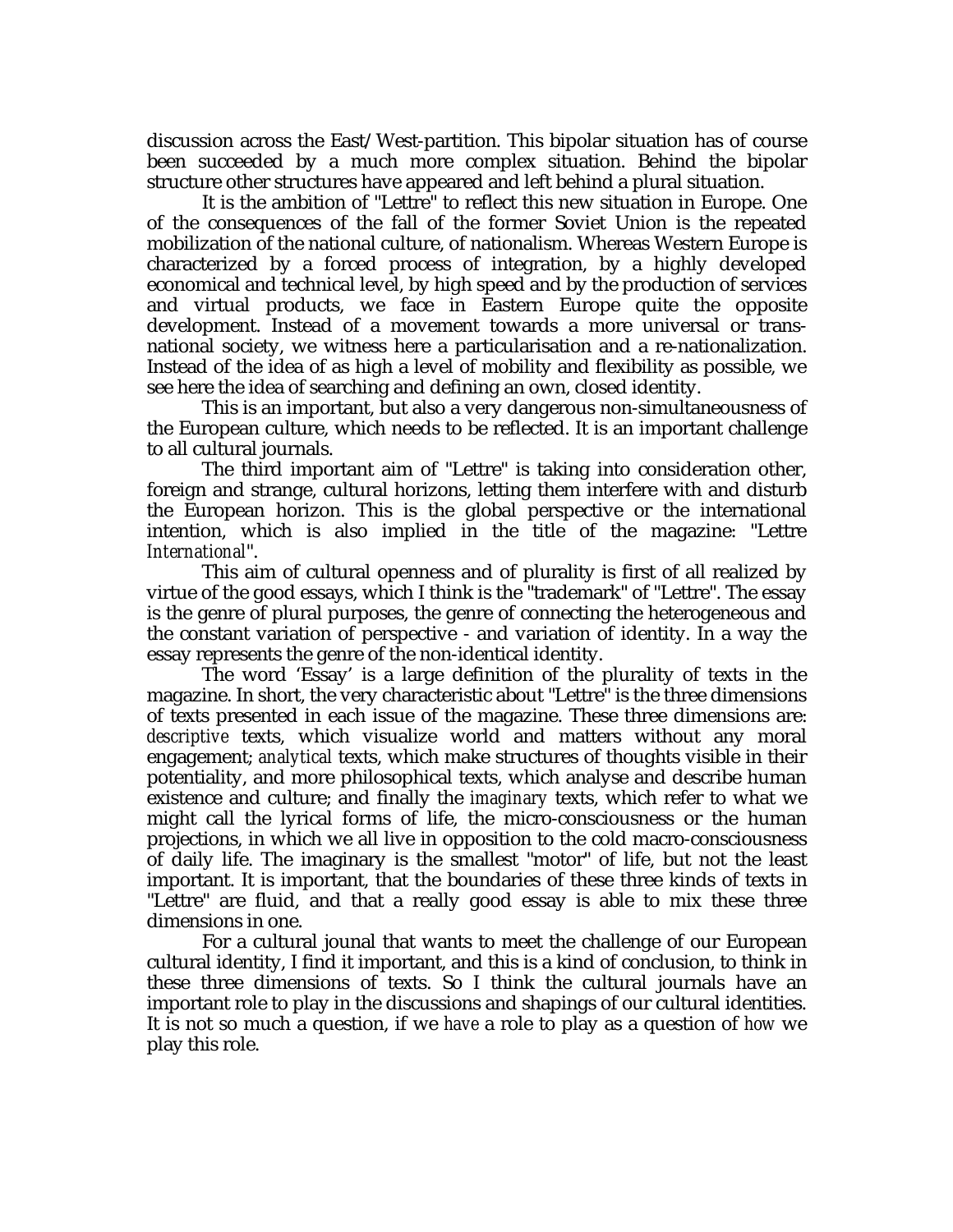### **From the Attic to the Airport**

*Spatial changes in the critical forums of the cultural journal at the end of the Gutenberg Galaxy*<sup>1</sup>

#### *Søren Pold*

"Print technology created the public. Electric technology created the mass." Marshall McLuhan, 1967<sup>2</sup>

Is criticism and the critical approach in a state of crisis? At the "Cultures of the Culture" conference for cultural journals in Copenhagen, October 18-20, 1996, the notion of the crisis of criticism was often mentioned and repeated as almost a (critical?) fact. The German media theorist, Norbert Bolz, for example stated that "the last hour of criticism has come, because criticism presupposes perspective and distance. The critic had a point of view and he enjoyed his freedom from bias. In the world of New Media, this is no longer possible."<sup>3</sup>

This notion of the crisis of criticism surely has some sense to it, especially when seen in the light of the global and European political situation after the collapse of the Eastern Bloc and the following collapse of communism as a trustworthy alternative to Western liberal democracy and capitalism. It is also obvious that the new electronic media challenge the concept of criticism. But on the other hand, I think that the traditional idea of criticism, put forward by Norbert Bolz, as situated in a static, perspective space with the possibility of a distanced general view, is much too narrow, at least when seen in connection with the cultural journals. The cultural journals have to a large extend left that notion of criticism behind and have entered a much more dynamic critical space.

In order to discuss this, I will provide three short case studies of cultural journals and their forums or critical spaces. Also, this will hopefully provide a more visionary context for a discussion of the possible electronic future of the cultural journal, than the often discussed issues of copyright and economy. Not that economy, copyright etcetera are not important and problematic issues in connection with the new electronic media, but such issues are conservative in the sense that they deal with the loss of the features of an old medium such as the materiality of the book. Instead I would like to focus on the new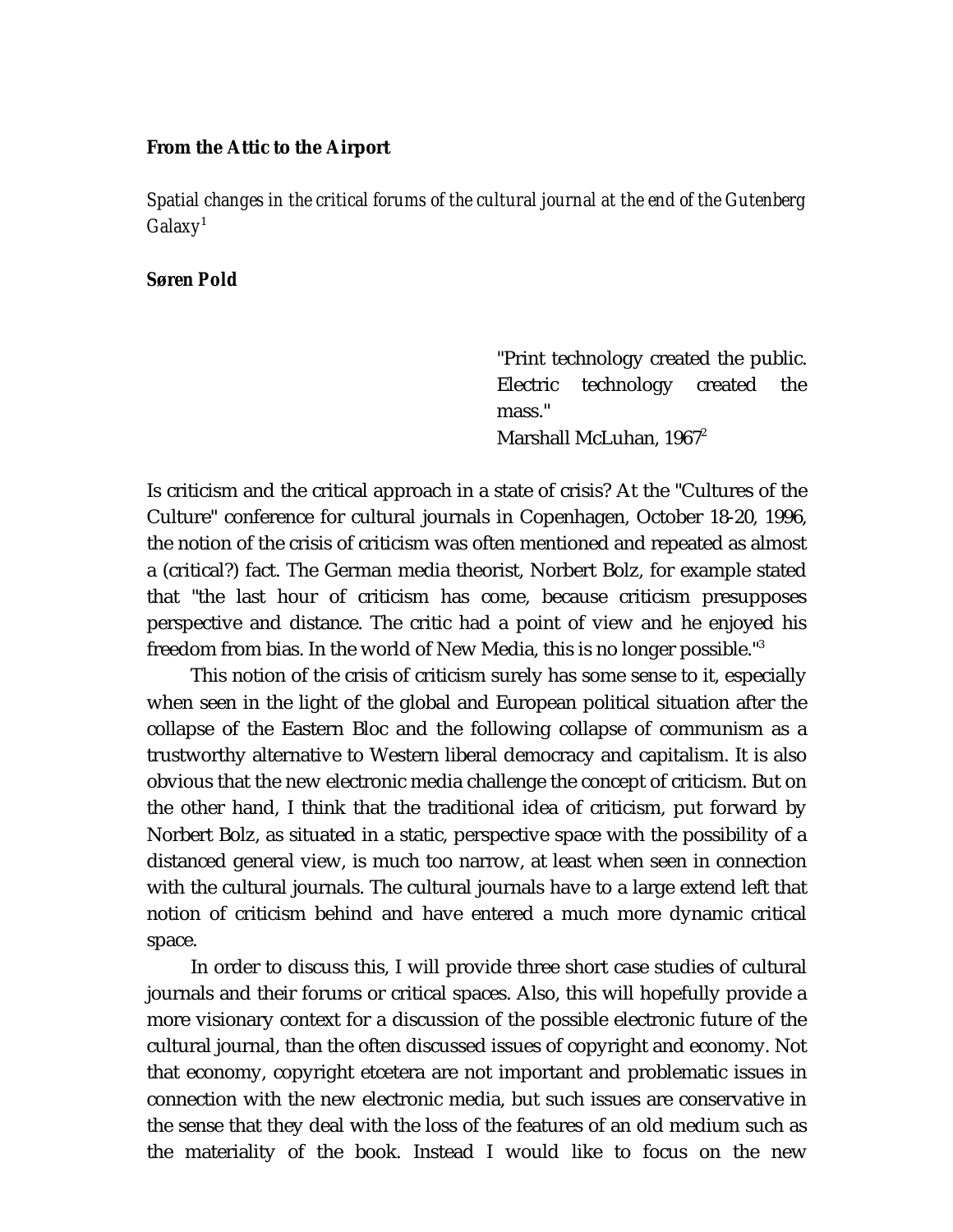possibilities for cultural journals, and on how cultural journals might use the new media to extend or at least maintain their range of criticism. How can the cultural journal use the Internet to illustrate or model the space formed by the journal and its readers and thereby support the critical dialogue between it and its readers? Or to put it as a question which is simultaneously simple and complex; how will the new media technologies transform the critical reading and writing space of the cultural journal, and how can the space of the journal, its forum, be informed and transmitted by it? - What kinds of space will we enter as publishers and readers of journals in an electronic age?

## **I. Passage**

Before throwing myself into the unsecure realm of cyberspace, I am going to examine something more traditional and well known, at least to myself, namely a journal of which I am co-editor; *Passage*. However, instead of the long story about how we edit our issues I will focus on how a literary journal like *Passage* presents and pictures itself in spatial terms, and how this corresponds to the environment of which *Passage* is part.

*Passage* is a small academic journal printed in book format. We have made 23 issues the past 10 years. All members of the editorial board are connected to the Department of Comparative Literature, University of Aarhus, where the journal is housed. *Passage* is consequently part of the environment around the Department of Comparative Literature; an environment which is a local environment, which at the same time is connected to national and international networks as part of the global literary academic society.

It might be said of both *Passage* and the department as well as of literature in general, that it is provincial in the sense of being somewhat displaced from the main discourses. Both Aarhus as a town, which in one of our issues is characterised as an a-metropolis, and literature as a discourse are displaced from the pomp and prestige connected to the more central discourses of the capital and the more powerful discourses of for instance law and natural science.

*Passage* reflects and takes part in this special mixture between the national/international and the local. On the one hand our subject is world literature and not specifically Danish or Scandinavian literature; on the other hand our approach is rooted in the local university environment. In this way,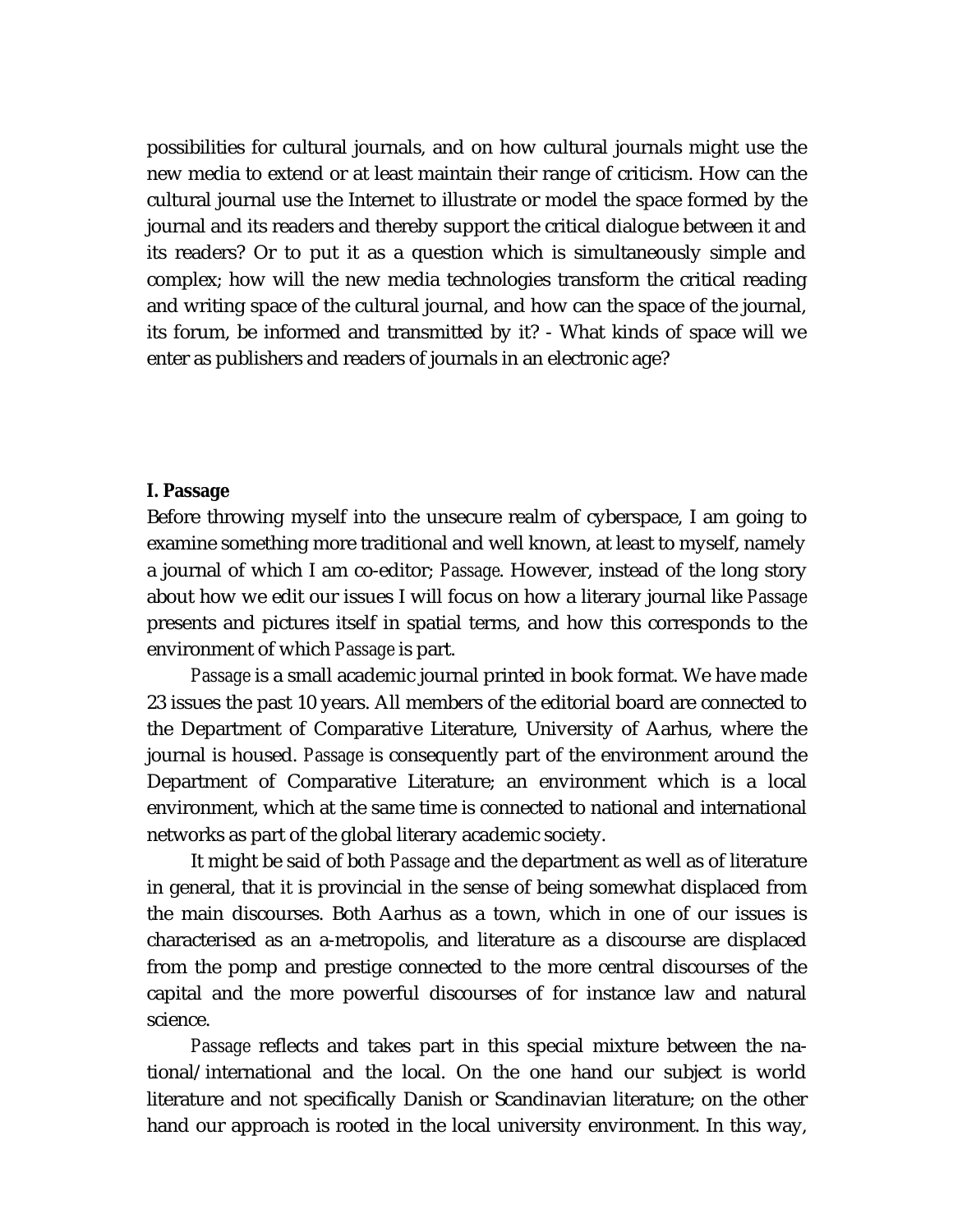we fit neither the group of scandinavistic journals, nor are we visible as an international comparative literature journal because of our Danish language.

In all *Passage* is a rather informal and independent academic journal in the sense that articles for the journal are not refereed by anybody outside of the editorial board. Being independent makes us on the one hand free to compose issues that matter to us in our local environment, and it liberates us in some senses from the pressure of larger institutionalisations.<sup>4</sup> At least the articles in *Passage* do not have to submit to international standards for academic writing; they can be both literary and essayistic as well as academic, a mixture we support as we believe that the style of writing is not innocent. - On the other hand, this independence and sometimes wilfulness has the disadvantage that the journal is difficult to categorise and risks being overlooked.

So far so good concerning the environment of which *Passage* is part. Next question is what kind of critical space it constitutes in itself?

Being a book, one is tempted to think that *Passage* is linear and reads from beginning to end, but nobody reads an academic journal from cover to cover. Instead the readers pick out single articles and read them for pleasure or more often to gain inspiration and knowledge. Many of the articles in *Passage* are rather long with footnotes and references that tie the articles to a larger context of texts and incidents; or to put it plainly, to the library and to the world. In this way, one could say that not only the articles but also their references are written and read in the journal. This is especially the case of a literary journal, in which a lot of the articles are readings of other books. Consequently the reading of *Passage* already forms a much more complex network than is suggested by the linear book. Although a literary journal like *Passage* is physically a book, the reading of it transforms the physical, linear book space into a vast network of other books, read and written about in each article. Books pointed at in allusions, references and footnotes.<sup>5</sup>

What is a journal then, if it is not read from one end to the other, and how does the journal distinguish itself from the articles it consists of? In order to come up with an answer to this, I will take a brief look at how the journal envisions its own space in relation to its writers and readers.

Passage started in 1986 with an editorial that pointed out that the editorial board did not want to survey the space of the journal totally. Instead of a journal that "Critically, powerfully, passionately fortifies a small watchtower" and "charts *its* special field in the total field," *Passage* is more envisioned as an attic filled with old things and curiosities in opposition to the, at that time, more common journals that were defined by specific political and theoretical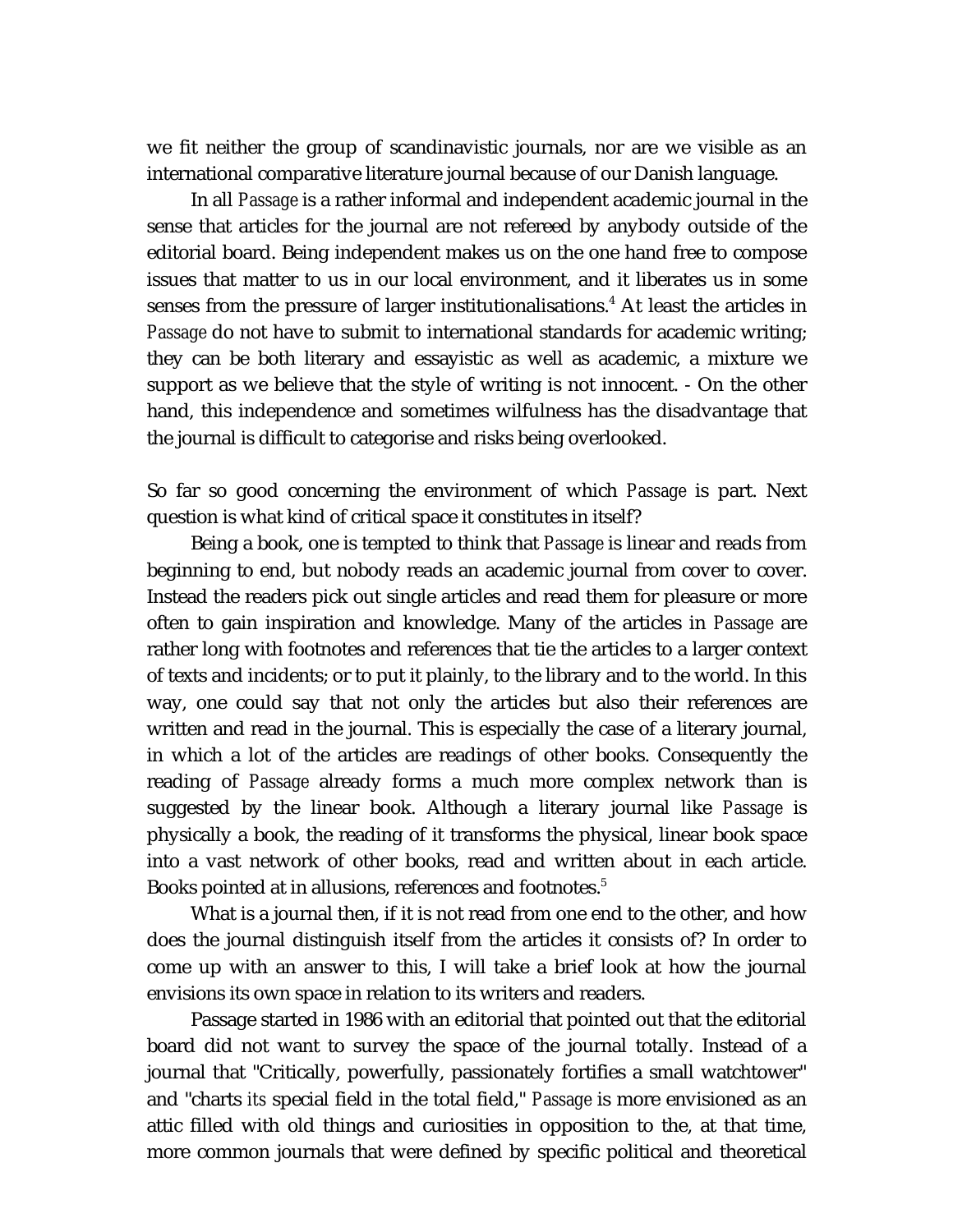perspectives. *Passage* has given up the general view for the overlooked perspective where men of letters (already a curiosity) can carry out their reflection from their relaxed position, while having a smoke. (The editorial actually ends by saying: "We're smoking.") $^6$  –

Almost twenty issues later another editorial writes that "Passage demands a space which is not closed," and with "passage" we are referring both to the act of passing through, the name of our journal, and to our concept of literature which is "not a closed space but rather itself a passage through which the reality and its different discourses passes."<sup>7</sup> Here again, the journal is envisioned as a space, but as a space with traffic; a space which is not totally closed but through which things pass but still in a slow and somewhat displaced mode. *Passage* has come out of the attic, but we still insist on the displaced perspective a bit removed from the street.

Besides, *Passage* is probably not innocently named after that withdrawn urban space that Walter Benjamin made the object of his great study of the disappearing nineteenth century Paris, *Das Passagen-Werk*. The *passage* or the arcade was an urban space made for pedestrians where traffic was slow, and where the dandies and flaneurs would strut about with their favourite tortoise in a lead in order to set the slow speed. In this way, the *passage* has after Benjamin developed into a topos for the study of the emerging urban reality, and it is by Benjamin, and others such as Siegfried Kracauer,<sup>8</sup> seen as the last trace of the disappearing 19. century. In one of our recent issues,<sup>9</sup> we chose the modern city as topic, and it resulted in an issue that travels from the nineteenth century passages/arcades with their panoramas to the mediated global village and the Internet; a movement that is made in both the issue as a whole, in several of the critical articles, and in the collection of literary cities, which bind the issue together, written by the Danish author, Merethe Pryds Helle.

While *Passage* has moved metaphorically from the attic through the *passage* and into the global village and the Internet, it still physically resides in the book, though the books we make today, using electronic desktop publishing, look somewhat different from the first issues made on an electric typewriter. We have started discussing how to begin moving on to the Internet's World Wide Web, and we have in fact recently published our first homepage, $10$  though we will probably rely on the book for some years still. But others have made the move, and it is interesting to see how several on-line journals tend to use space as a more or less direct concept for their journals.

Most on-line journals consist of a homepage with links to thematic issues, articles, reviews and a possibility for submitting feedback from the reader.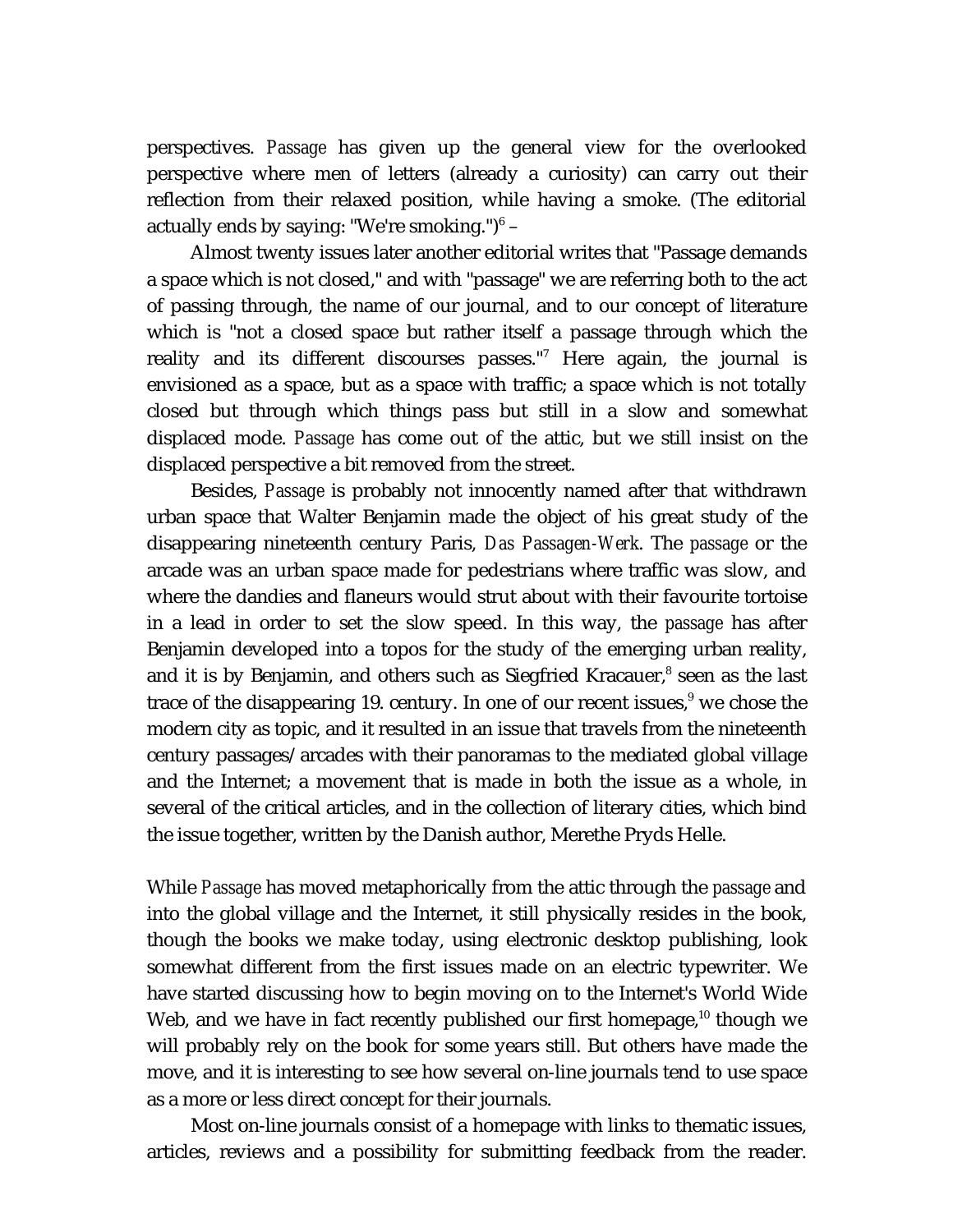Normally it is possible to view the articles of the journal ordered in different ways, for instance ordered thematically or alphabetically by author, or it is even possible to search the articles for a particular key-word or concept. Often the individual articles have also links to other places, both within the journal and on the Internet. Some journals and magazines even carry different forms of online events. It is possible to join on-line discussions about topics related to the journal, or maybe one can meet some of the writers of the articles.<sup>11</sup>

Two of the journals that I have found on-line, also tend to use spaces as concepts for the journal, and these spaces are characterised by being spaces of traffic; spaces that something or someone passes through. What one with could call vectorised, dynamic or heterogeneous spaces or spaces in transit.

#### **II. Telepolis**

The German *Telepolis*<sup>12</sup> is an ambitious attempt to see both how modern city architecture is changed under the influence of telematic technology, and how new computerised media are urbanised and integrated in a new environment.<sup>13</sup> Or in other words, its aim is to show and explore how the city is getting deterritorialised through the Internet; how the city and urbanisation, so to say, is getting less dependent on physical and geographical location, transforming into a widespread 'global village' or 'telepolis'. The *Telepolis* website was made in connection with an exhibition in November 1995. It is beautifully constructed containing a lot of interesting information and ways of using the current stateof-the-art Internet technology. Among other things, one has the opportunity to enter a three dimensional model of the exhibition, taking advantage of the Virtual Reality Modelling Language (VRML), which allows the user to navigate in a still rather primitive 3D model; a sort of low resolution virtual reality, which is rather impressing, at least for netizens like me, though there is absolutely no risk of mistaking the virtual reality for the real.

The *Telepolis* website also contains a journal with an archive containing a lot of interesting articles and a forum in which it is possible to explore links, to take part in interviews and discussions as well as contribute to a hypertext "den das Netz über sich selbst generieren soll."<sup>14</sup> - Unfortunately there is hardly any interaction and instead of giving the impression of the throbbing life of a great new metropolis, this forum looks more like a deserted suburb, or rather a shiny new one where people have not moved in yet. In fact strolling through the *Telepolis*, I did not find any traces of interaction the last eight months, and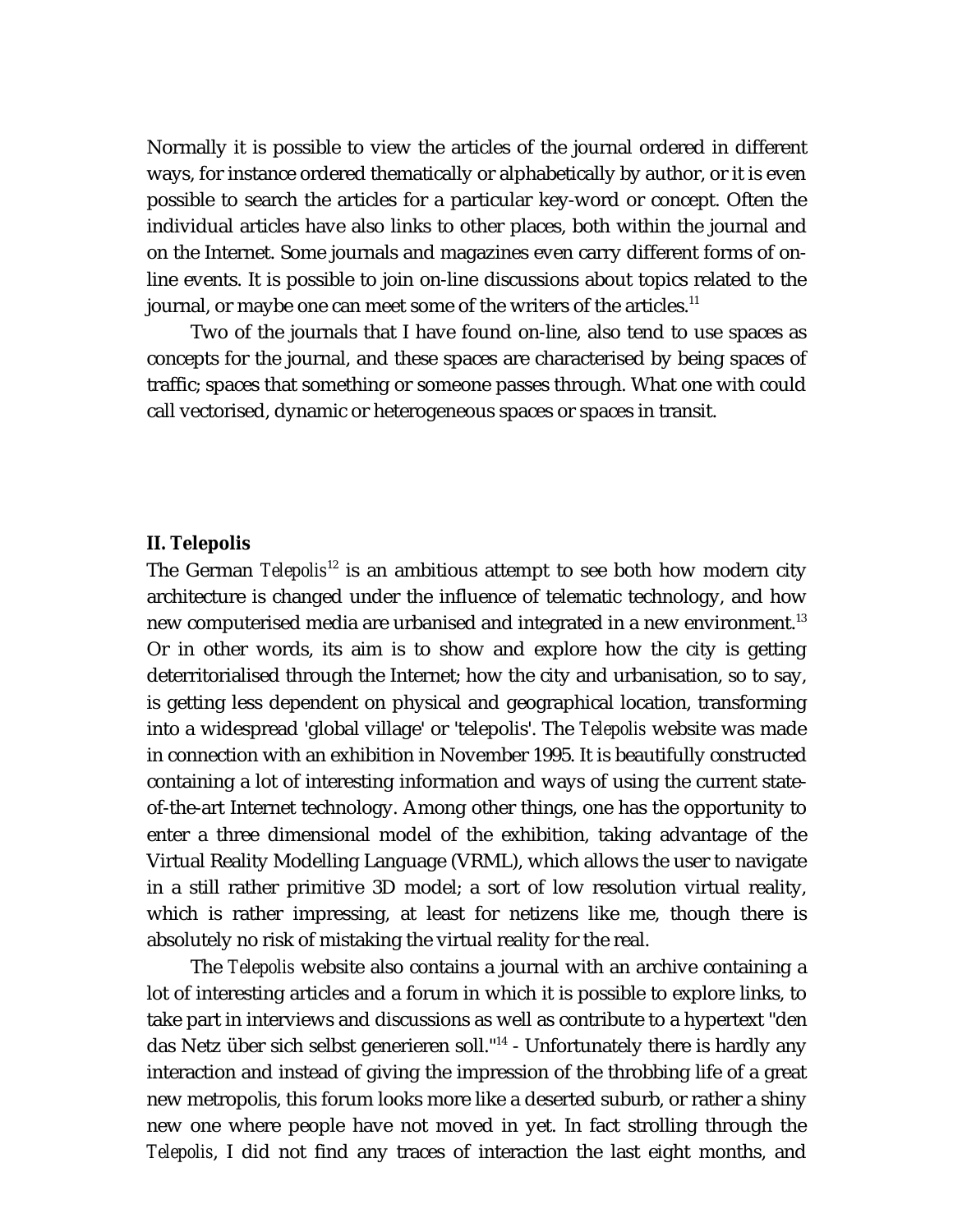though this would surely not be a problem for a printed publication, where one of course does not expect any changes to take place after the book or the journal has left the printer, it tends to become critical for an on-line publication, especially one that tries to involve the reader in close interaction.

This could point to the fact that it demands a lot of resources from the editors and writers to keep such an ambitious project on the Internet alive. An Internet publication ages much quicker than a printed publication; in fact the possibility of change and interaction also sets up a demand for change and interaction, otherwise the publication will seem deserted and quickly begin to crumble or seem outdated. An ambitious web publication like *Telepolis* simply needs constant renovation and re-furnishing, or maybe it is just too early to build such telepolises in Europe in a non-English language? At least it takes time to get people to move into the new surroundings. – Hopefully the builders of *Telepolis* will not give up and demolish their very impressive site.<sup>15</sup>

## **III. Speed**

*Speed* is the name of an electronic journal housed on a server at University of California, Santa Barbara, which is hardly relevant since it is accessible from all over the world as long as you have an up-to-date computer with an Internet connection. As *Telepolis*, *Speed* is using the latest Internet technology in order to bring forward a rich multimedia environment consisting of moving images, 360° panorama images, three dimensional VRML spaces, stereo sound, and of course text. *Speed* is, as many ordinary journals, divided into issues that are organised around a theme. However the themes as well as the general concept of the journal seem well adjusted to the digital, mediated reality of the Internet, since aspects of the technological mediated society are the key interests of the journal. I will quote from the "General Information" in the currently latest issue:

"\_SPEED\_ provides a forum for the critical investigation of technology, media, and society. Our intention is to contribute toward a democratic discourse of technology and media, one that is always focused upon the material conditions of life that technologies and media constitute and demand, and yet does not lose sight of the power of ideas to change those conditions. We feel that as media of various kinds become more ubiquitous, what it means to live with and talk about a "medium"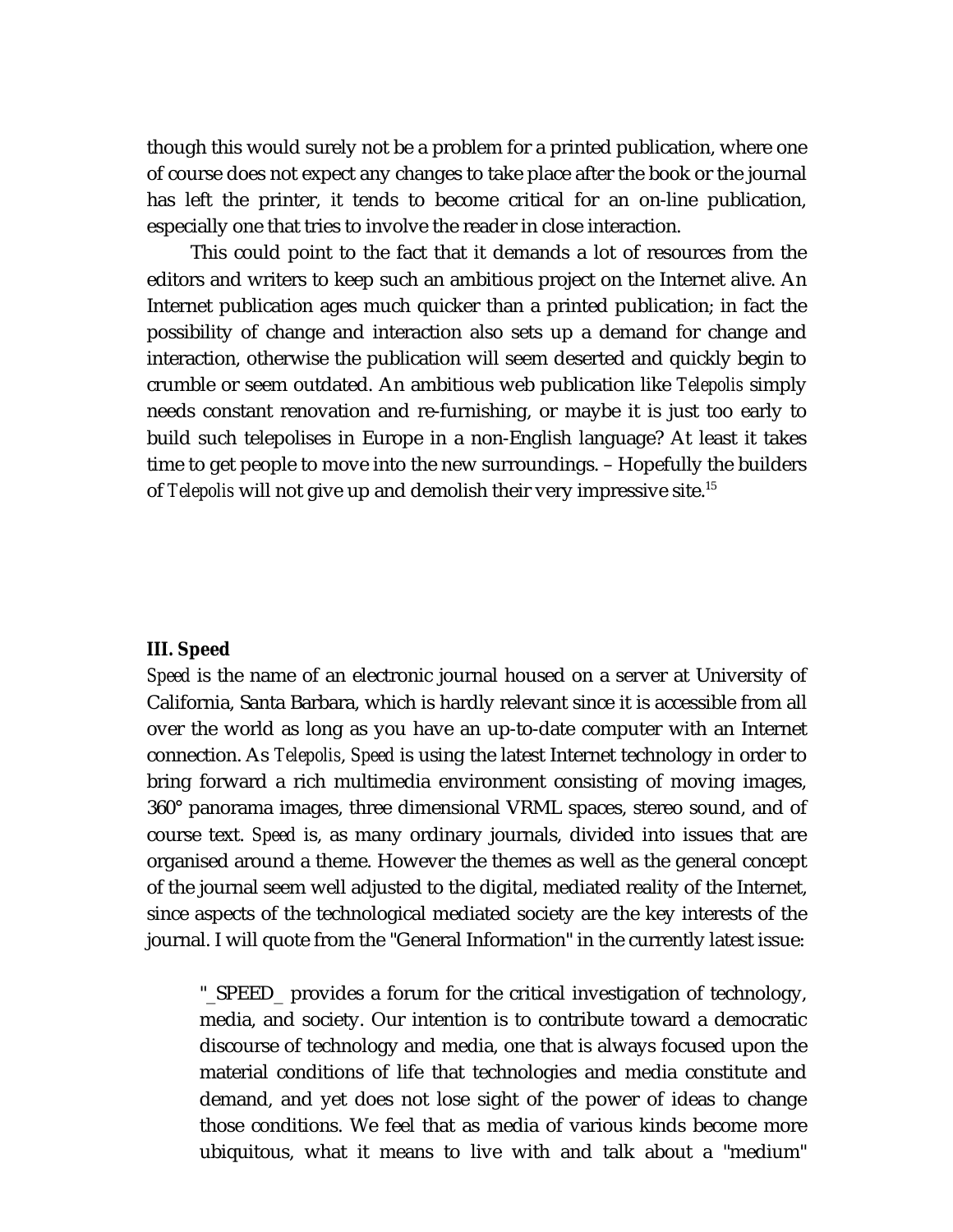changes and expands, and so do the critical vocabularies of interpreting what those transformations indicate. Our primary goal in that effort is to foster a cross-fertilization of ideas between communities of people in the "academy" and "industry" too often separated, not by interest or common concern, but by artificially imposed disciplinary and organizational boundaries."<sup>16</sup>

*Speed* is thus aiming at creating a new space for a new critical dialogue about the mediated realities. Both the form and the content are constructed in new ways emphasising the importance of re-thinking both the space and what is in it in order to provide a critical dialogue between groups otherwise separated; an aim which has more or less always been an important goal of cultural journals. But what is new in *Speed* is that they have understood the importance of modelling new critical spaces or forums in order to discuss the new mediated realities.

There is a lot to be said in support of this attitude; it is definitely necessary and fruitful somehow to involve and use the new media in order to provide a both visionary and critical understanding of it. One needs only to look at all the dystopian and even apocalyptic books that accompany every new media evolution, from the advent of photography to television and the Internet, in order to recognise the more or less anachronistic absurdity in using the printed book medium to totally denounce a newer medium. A use of the book medium which is often, in a non-reflected way, seeing features of the book medium, such as the authority of the author as natural, ontological or even metaphysical to some extent.<sup>17</sup> The new media indeed reflect changes in the perception of reality and in the society in general, and to totally denounce the new media would only result in disconnecting oneself from the debate. On the other hand, it is possibly a disadvantage for a journal that wants "to contribute toward a democratic discourse of technology and media" to use technology that leaves many potential readers clueless and with insufficient computers.

The latest issue of *Speed* is currently the "Airports and Malls" issue. If you have a powerful, up-to-date computer and a good Internet connection, and once you have configured and downloaded all the relevant software and plugins, you are in for a beautifully designed experience which might point to a possible future for the cultural journal. The "Airports and Malls" issue "is about the transformation of social space by information technologies." Furthermore, it is itself modelled by use of the airport as a spatial metaphor in order to simulate and reflect upon features of our global media society: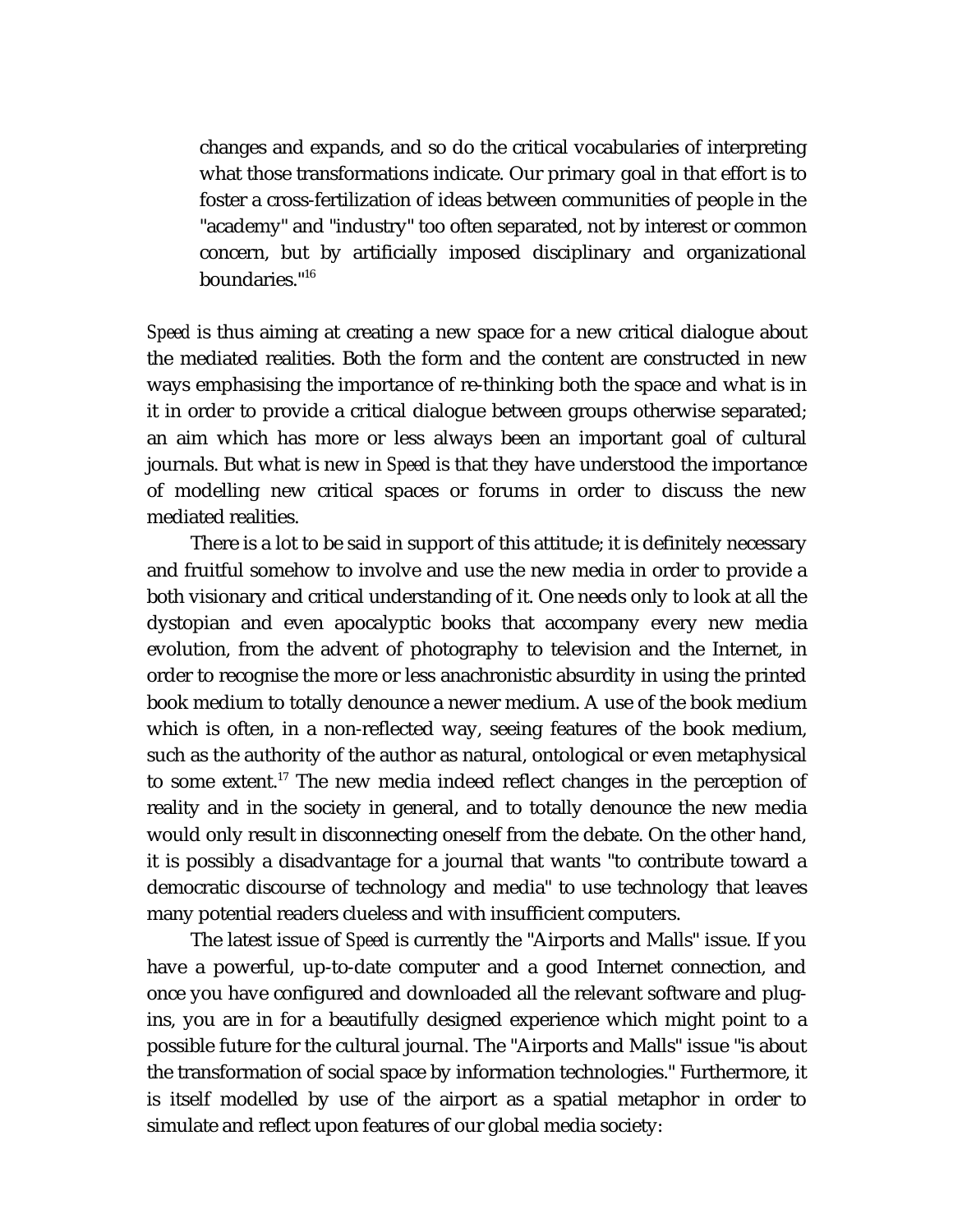"Perhaps no social space serves to exemplify this development more so than the airport. It stands for the globalization of participant space under the sign of hegemonic capital circulation, and of the standardization of capital and circulation under the sign of information."<sup>18</sup>

The content of the issue is organised via information "kiosks", there are flights, a gallery containing hyperlinked artworks and panorama photos which all work figuratively with travelling and transportation terminals, and there are of course essays (some of which are relying on multimedia and hypertext links).

The "flights" section of the journal is constructed with a lot of links or departures, as they are called, out into cyberspace or the rest of the WWW. In this way, the airport metaphor is explicitly connected with the Internet's WWW interface:

"Before you is a visual metaphor, an interface, or perhaps a pun. Nevertheless, it is a real space; a place you go in order to go somewhere else. (...) You enter the mechanism of trans-portation, an airplane, a bus, a train, a ship; and after a few hours or so, the world outside has been rearranged to look exactly like your destination. The links sections that follow (or lead) work on the same principle."<sup>19</sup>

The "Airports and Malls" issue by *Speed* uses the new possibilities of the Internet to their outmost. It has to a large extent succeeded in integrating media technology and critical thinking in the construction of a new kind of forum, and in this way it has succeeded in making the academy and the industry meet. What is truly creative and new about "Airports and Malls" is the way it is constructed using pictures, stereo sound, and 3D VRML space as an acoustic, visual, and metaphoric airport space; a total multi media space that one can enter in order to experience, move around in, and reflect upon the postmodern condition it outlines. In this way the journal is simultaneously making a simulation of what it is dealing with theoretically, and the reader is drawn into the experience of the simulated reality that he is supposed to reflect upon. The only thing missing is the smell of the tax free shops and the tense, sterile atmosphere combined with the hangovers from yesterday's farewell party.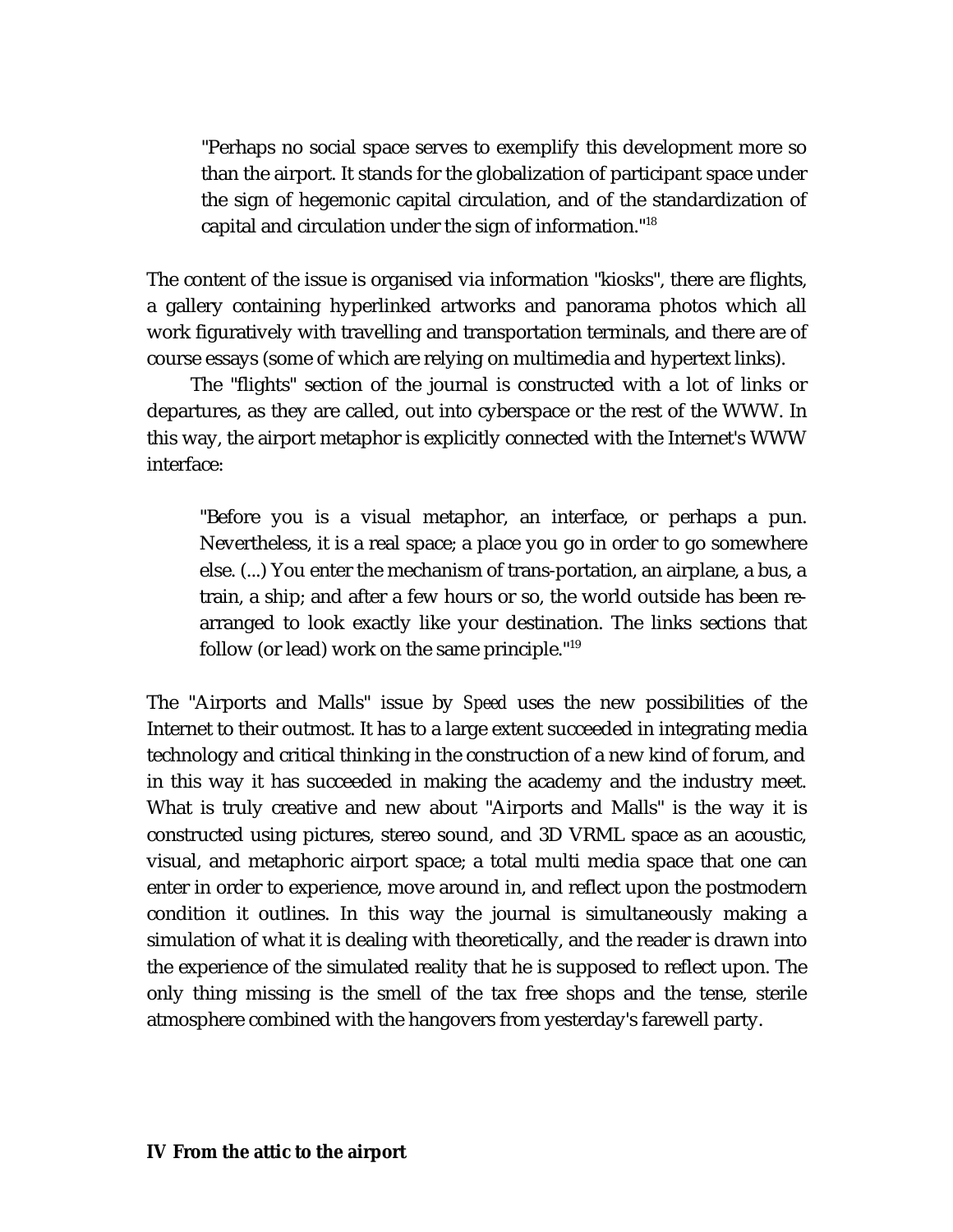In this paper I have tried to point to some spatial aspects of the cultural journal, and to how these aspects are changing at the end of the Gutenberg Galaxy. From the assumption that the cultural journal is trying to form a forum for critical debate, I have tried to show how three very different journals are using their respective publication technologies in order to form such spaces in interaction with their environments and the possibilities of their respective publication technologies. And I have pointed to two examples of how this can be done using Internet technology.

I hope my case studies has proved that the critical spaces of cultural journals are not necessarily the central perspective space criticised by Norbert Bolz. On the contrary, the critical forums presented by these three examples are all dynamic and have certainly given up the idea of a general view. Many cultural journals are in fact well aware of the problems that Bolz mentions and are working with developping new, dynamic forums towards new ways of understanding the important notion of criticism. Along the way several journals experiment in creative ways with the new possibilities of the Internet. The forum for setting up a critical debate has to a large extent already moved into media space; so of course cultural journals are also considering ways of getting out of the attic.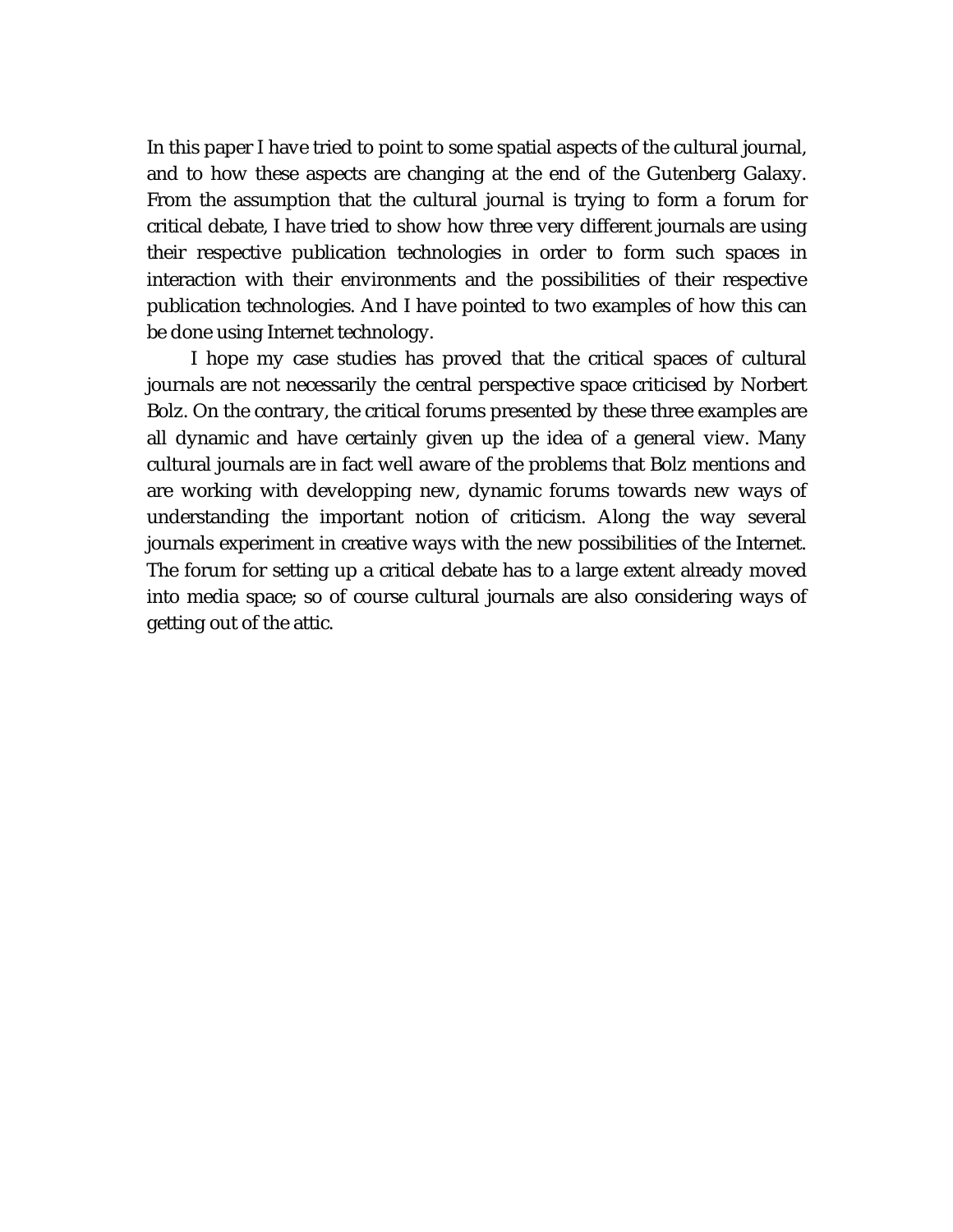- 2 Marshall McLuhan: *The Medium is the Massage,* Bantam Books 1967
- $\,$  This opinion is also expressed in his paper "The Deluge of Sense"

5 Here I cannot help but insert a footnote with a reference to the American author Nicholson Baker, who in his wonderful debute novel, *The Mezzanine*, among other things reflects upon the role of the footnote in texts of knowledge – a reflection which is of course carried out in a footnote: "it doesn't end with the book; restatement and self-disagreement and the enveloping sea of referenced authorities all continue. Footnotes are the finer-suckered surfaces that allow tentacular paragraphs to hold fast to the wider reality of the library." (p. 123)

<sup>6</sup> *Passage*, 1, 1986, p. 5

-

<sup>7</sup> *Passage*, 20/21, 1995, pp. 5-6 - I should insert that this editorial is mainly written by myself.

8 See for instance Siegfred Kracauer's "Abschied von der Lindenpassage" (in Das *Ornament der Masse*, (Frankfurt/M, 1977)

<sup>9</sup> *Passage*, 22, 1996

<sup>10</sup> http://www.hum.aau.dk/Institut/litthist/Publika.Passage.html

<sup>11</sup> See for example Post Modern Culture

(http://jefferson.village.virginia.edu/pmc/contents.all.html), CTHEORY (http://www.ctheory.com/), or Hotwired, Wired Magazine's on-line edition (http://www.hotwired.com)

 http://www.lrz-muenchen.de/MLM/telepolis/deutsch/teleplaza.html Cf. Norbert Bolz: "Tele! Polis! - Das Designprobles des 21.Jahrhunderts" (http://www.lrz-muenchen.de/MLM/telepolis/deutsch/thinktank/bolz.htm) http://www.lrz-muenchen.de/cgi-

bin/htimage/MLM/telepolis/deutsch/ejournal/forum.cnf?262,165 <sup>15</sup> What in fact has happened is that the *Telepolis* that I describe above has been deserted and the inhabitants has moved to another location under the wings of the German Heinz Heise Verlag (http://www.heise.de/tp). At the time of writing the paper, I was unfortunately not aware of this, since there were no links to the new URL address from the old site, and the new site has been and still is difficult to find through search engines on the Internet. This is definitely a pity since the new web site is filled with the same kind of interesting technological criticism as constituted the old. In fact it looks as if the editors, Armin Medosch and Florian Rötzer, has succeeded in creating a lively critical space with debate forums such as "Terminal", "Container", "Salon", and the cyberfeministic highly interactive forum "PopTarts". The interface is much more simple than the old *Telepolis*, though still with frames and some Java script. However Armin Medosch revealed at 6Cyberconf in Oslo (5-8 June,

<sup>1</sup> This paper was first held at the "Cultures of the Culture" conference for cultural journals in Copenhagen, October 18-20, 1996. It has been sligthly edited immediately after the conference.

<sup>(</sup>http://www.design-inst.nl/doors/doors1/transcripts/bolz/bolz.html) from which I quote.

<sup>4</sup> About how indexes and standardizations threaten academic freedom, see Johan Fjord Jensen's "De fire kulturer" in *Passage* 20/21